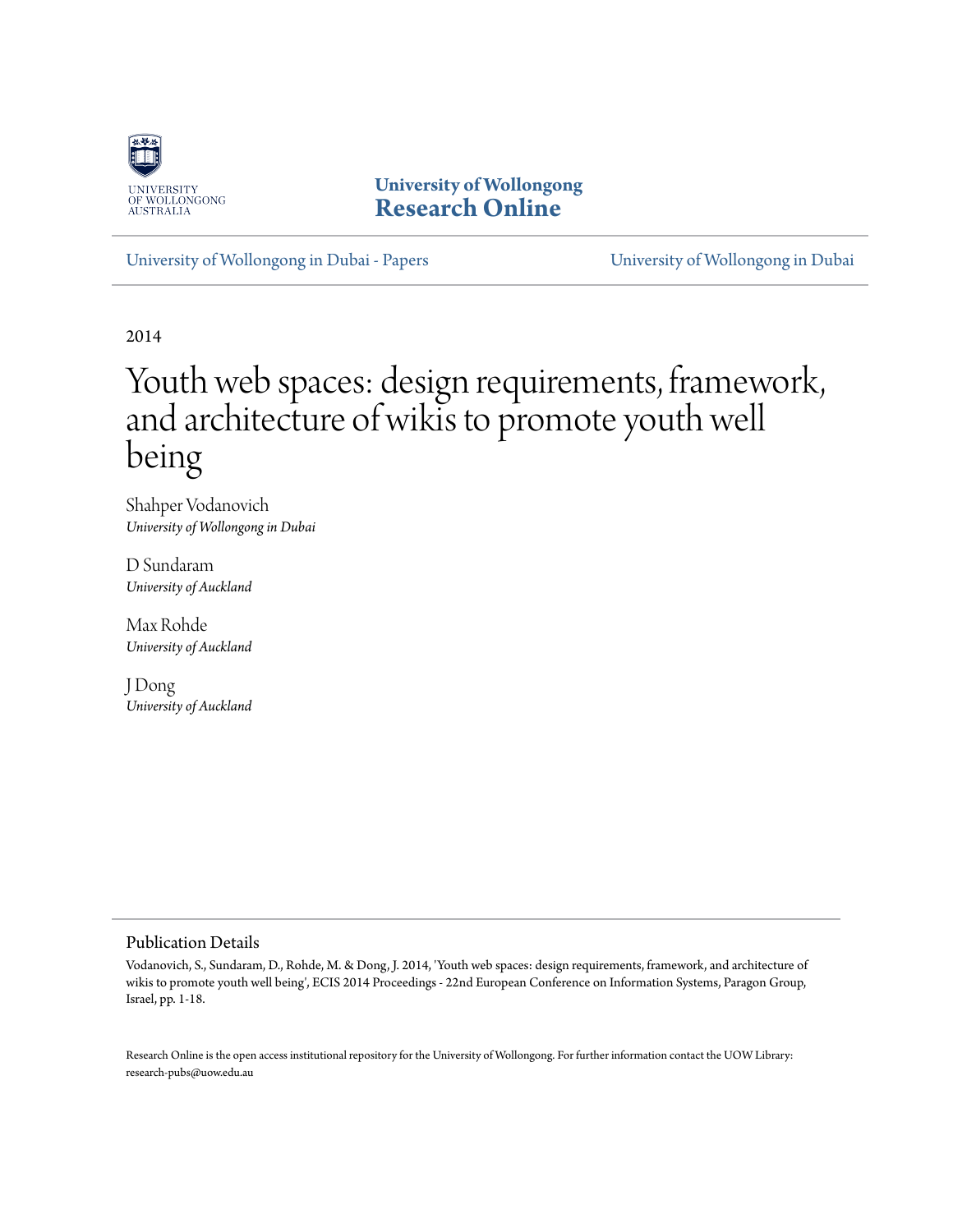## **Youth Web Spaces: Design Requirements, Framework, and Architecture of Wikis to Promote Youth Well Being**

Complete Research

Vodanovich, Shahper, University of Wollongong Dubai, UAE, ShahperVodanovich@uowdubai.ac.ae

Sundaram, David, University of Auckland, New Zealand, d.sundaram@auckland.ac.nz

Rohde, Max, University of Auckland, New Zealand, m.rohde@auckland.ac.nz

Dong, James, University of Auckland, j.dong@auckland.ac.nz

#### **Abstract**

*Youth is a period of rapid emotional, physical and intellectual change, where young people progress from being dependent children to independent adults. Young people who are unable to make this transition smoothly can face significant difficulties in both the short and long term. Although the vast majority of young people are able to find all the resources they need for their health, well-being and development within their families and living environments, some young people have difficulty in locating resources that can help them and moreover, difficulty in integrating into society. One way to support this transition is to create an environment that enables youth to be well supported through the provision of information and the creation of a community where youth feel empowered to collaborate with their peers as well as decision makers and legislators. This article focuses on the exploring the use of the Internet by youth and how youth well-being can be improved through the design of a youth-friendly web space. This article begins with a definition of youth well-being and what this means in the context of the Web. We propose key requirements for the design of youth web spaces that will result in their well-being. We use these requirements to analyse existing web spaces and conclude with the problems and issues that need to be addressed. These problems, issues and requirements then motivate us to propose a framework and architecture for the design and implementation of Wikis for enhancing youth well-being.*

*Keywords: Youth - Well-being, Wikis, framework, architecture*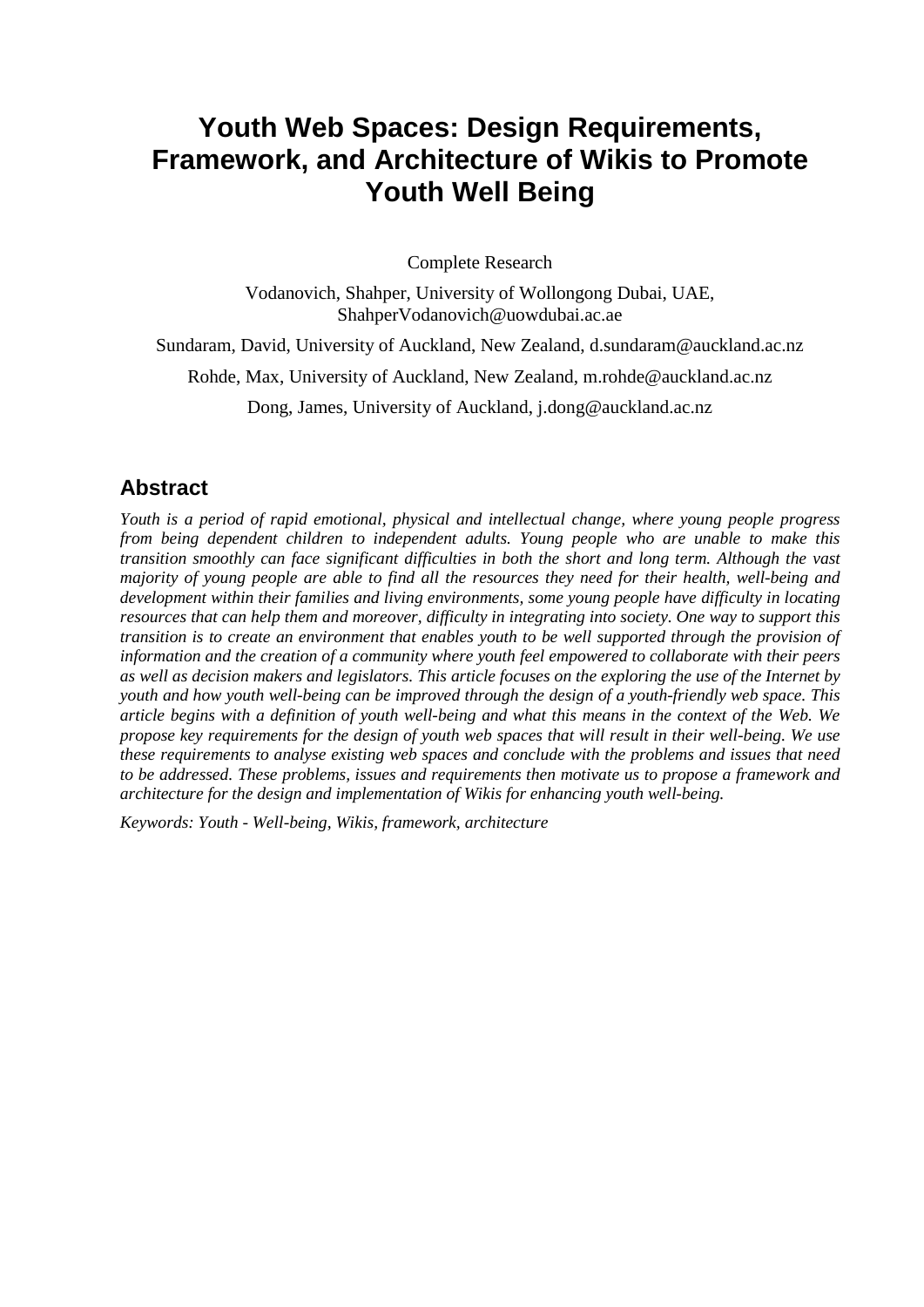## **1 Introduction**

Youth is a period of rapid emotional, physical and intellectual change, where young people progress from being dependent children to independent adults. The Australian Institute of Health and Welfare asserts that young people who are unable to make this transition smoothly can face significant difficulties in both the short and long term [\(AIHW, 2003\)](#page-15-0). The presence of an environment that enables youth to be well supported through the provision of information and the presence of a collaborative, community may enable youth to make this transition smoothly. 'Adolescence', 'Youth', 'Young person' is difficult to define because it is not universally but culturally defined. For these reasons, the term 'youth' rather than 'adolescence' is now commonly used to refer to the period of transition to adulthood In the context of this article we use the United Nations definition of teenagers who are aged between 13 and 19. Similarly, young people from a range of backgrounds have different experiences with web spaces, therefore for the purposes of this paper we use the term youth interchangeably with a digital native. The digital natives of today represent the first generation to grow up surrounded by information and communications technology (Tapscott 2008). They have spent their entire lives surrounded by computers, videogames, digital music players, video cams, cell phones, and so forth (Prensky 2001).

The popularity of the Internet as an information source has grown extensively. Its sheer expanse and convenience is ideal to disperse information. This makes the Internet a potentially powerful tool to enable youth to gain access to resources and information they need. Our interest lies with web spaces for youth that enhance their well-being and empowerment. Web spaces open up a whole range of possibilities for using web technology (for example Web 2.0) to interact with youth and provide them with knowledge in an interactive manner. In addition they are also able to provide a community environment which allows the youth of today to voice their opinions on issues that matter most to them and thus foster a collaborative space. These three key ingredients enable youth to be empowered and in turn enable their well-being in some regard.

There are few frameworks or guidelines available for the design of web spaces to cater for the well-being of youth. As such there are not enough youth web spaces which provide youth with up-to-date and relevant information, and which allow youth to collaborate and participate in an online community in an interactive manner such that it enables youth well-being. In the next section we discuss the motivation for the creation of such a web space; in particular we examine the different elements that are required to enable the design of a youth web space that facilitates well-being.

## **2 Well-being of Youth**

Youth workers as well as policymakers, teachers, parents and researchers have highlighted concerns about young people's wellbeing and the need for improvement in this area [\(Bourke, 2003,](#page-15-1) [Eckersley et](#page-15-2)  [al., 2006\)](#page-15-2). However, the concept of wellbeing has not been clearly defined, theorised or measured [\(Diener et al., 1999,](#page-15-3) [Ryff, 1989\)](#page-17-0), especially when applied to young people [\(Ben-Arieh, 2005\)](#page-15-4).Therefore, before we turn to an exploration of existing youth web spaces which allow youth to contribute in some form to their wider community, it is perhaps useful to further define what we mean by "the well-being of youth". According to Action for Children and Youth Aotearoa (ACYA) New Zealand this means that "the rights of every child and young person in New Zealand are recognised and each enjoys good health, education, safety and economic wellbeing" [\(www.acya.org.nz\)](http://www.acya.org.nz/). Moreover, a report by United Nations Children's Fund [\(2007\)](#page-18-0) asserts six dimensions of well-being of youth, material well-being, health and safety, education, peer and family relationships, behaviours and risks, and young people's own subjective sense of well-being. Family and friends dominate the social environments of youth. Consequently, loneliness and perceived social support from family and close friends [\(Subrahmanyam](#page-17-1)  [and Lin, 2007\)](#page-17-1), a socially supportive network [\(Argyle, 1992,](#page-15-5) [Henderson and Argyle, 1985\)](#page-16-0), the level of emotional support [\(Caplan and Turner, 2007\)](#page-15-6), relationships and friendships [\(Argyle, 1992\)](#page-15-5) as well as feeling close and connected to others on a daily basis have all been found to contribute to youth wellbeing [\(Hartup et al., 2001\)](#page-16-1). Moreover, feeling understood and appreciated and sharing pleasant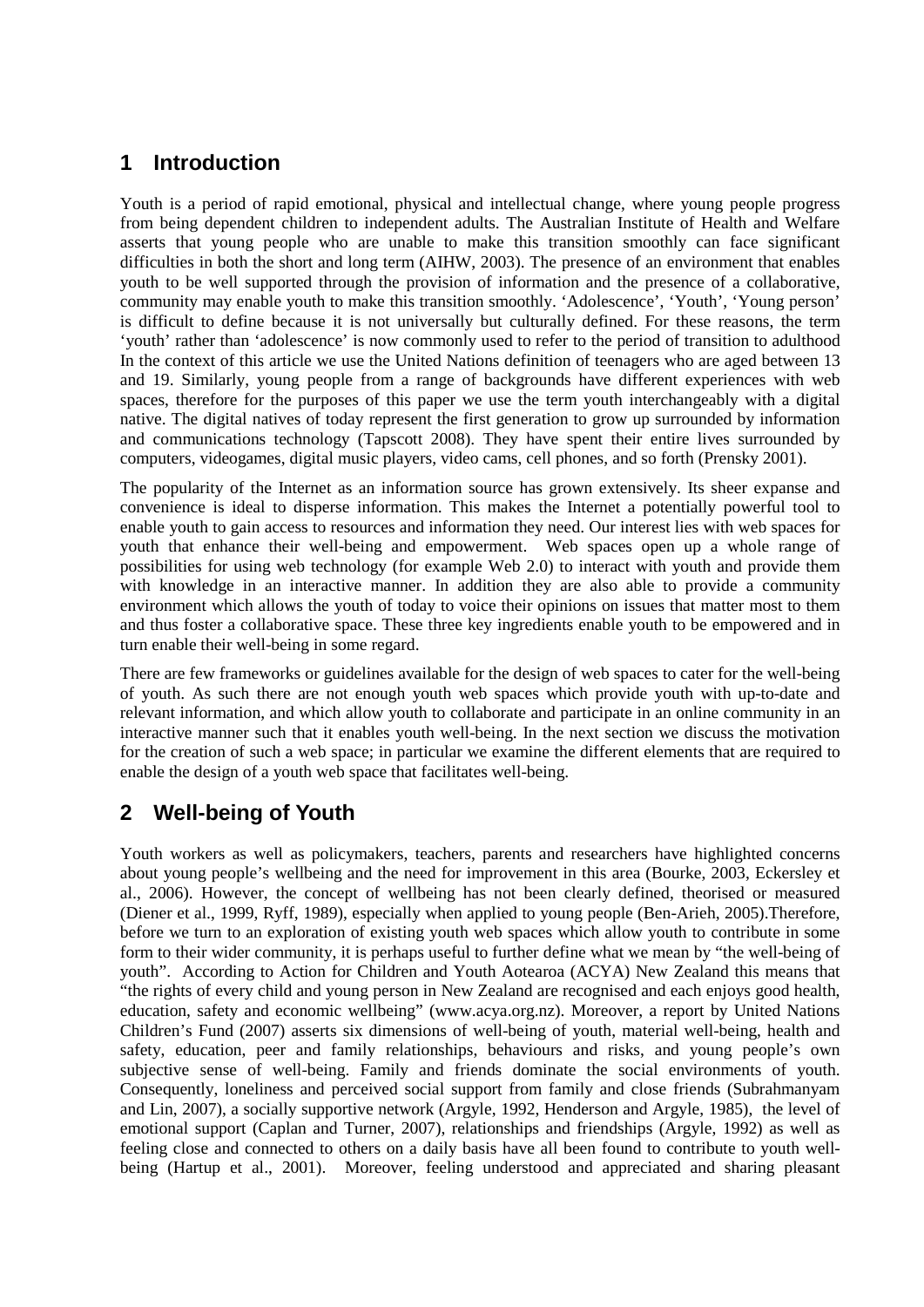interactions with friends and family are especially strong predictors of well-being [\(Reis et al., 2000\)](#page-17-2). The importance of having friends, and more significantly having good quality friendships is an important developmental element for adolescents [\(Hartup et al., 2001\)](#page-16-1). These findings underscore the importance of schools as a primary source of connectedness with adults, and with the broader community as perceived and experienced by the adolescent [\(Resnick et al., 1993\)](#page-17-3). Resnick et al [\(1993\)](#page-17-3) assert that family connectedness still plays an important part of youth's well-being.

## **3 Web Spaces**

The ubiquity of digital media such as the Internet prompts a discussion and exploration of how the web spaces can enhance the well-being of young people. However before an exploration of youth well-being and web spaces, it is perhaps useful to first discuss these web spaces in general terms.

The World Wide Web is a powerful tool that provides a wealth of opportunities and information; it is also used to connect individuals across the globe, as well as providing the ability to collaborate with your peers and colleagues without ever seeing each other face to face. The high use of e-mail—80% to 90% of users—affirms Michael Strangelove's statement that "the Internet is not about technology, it is not about information, it is about communication—people talking to each other, people exchanging e-mail . . . the Internet is a community of chronic communicators" (quoted in Putnam, 2000, p. 171). Users rank email as the number one reason for being online [\(Katz and Aspden, 1997\)](#page-16-2). The Internet's other main use is for seeking information, for example, hobby, medical, travel, or product information [\(Katz et al., 2001,](#page-16-3) [Nie et al., 2002\)](#page-17-4). Long-time users, new users, nonusers, and former users all rank this activity as number one or two as a reason for being online [\(Katz and Aspden, 1997\)](#page-16-2). People readily employ the Internet as a tool for information retrieval because it can provide fast access to vast amounts of information from a multitude of sources [\(Sears et al., 1997\)](#page-17-5).

Haythornthwaite [\(2001\)](#page-16-4) found that the types of use, time spent online, and connectivity to others all increase with the amount of time people have had access to and used Internet applications. Kavanaugh and Patterson [\(2001\)](#page-16-5) noted an increase in "social capital building activities" with more years of access, including communication with close and distant friends, relatives, co-workers, and volunteer groups. Howard et al. [\(2001\)](#page-16-6) distinguished the more experienced netizens from others in the way they incorporate the Internet into both home and work life, their comfort level in spending and managing their money online, and using e-mail to enhance social relationships. Kazmer and Haythornthwaite [\(2001\)](#page-16-7) described how synergy between individuals' work, home, and school worlds develops with experience in an online environment and how more experienced users seek ways to integrate Internet applications such as e-mail into their personal, work, and volunteer environments. The next section looks more in depth on how young people are interacting and engaging within these web spaces.

## **4 Youth Well-being in Web Spaces**

Computers are an important tool in achieving this environment as they are an important aspect of youth culture [\(Valaitis, 2005\)](#page-18-1). Youth are not only exposed to a plethora of technological tools that allow them to connect to the Internet, but they are equally surrounded by friends and family who go online. According to a survey done by the PEW Online American Study [\(2005\)](#page-16-8), 83% of all the youth surveyed stated that "most" of the people they know use the Internet while only 6% say that very few or none of the people they know use the Internet [\(Lenhart and Madden, 2005\)](#page-16-8). The youth of today has variously been referred to Net Generation [\(Tapscott, 1996,](#page-18-2) [Rickard and Oblinger, 2003\)](#page-17-6) Digital Natives [\(Prensky,](#page-17-7)  [2001a\)](#page-17-7) and the Millenials [\(McMahon and Pospisil, 2005\)](#page-17-8). This generation are said to prefer receiving information quickly; be adept at processing information rapidly; prefer multi-tasking and non-linear access to information; have a low tolerance for lectures; prefer active rather than passive learning, and rely heavily on communications technologies to access information and to carry out social and professional interactions [\(Gros, 2003,](#page-15-7) [Prensky, 2001a,](#page-17-7) [Prensky, 2001b,](#page-17-9) [Oblinger, 2003\)](#page-17-10). Prensky [\(2001a\)](#page-17-7) maintains that the digital culture and environment in which the Youth of today have grown up has changed the way they think: "It is now clear that as a result of this ubiquitous environment and the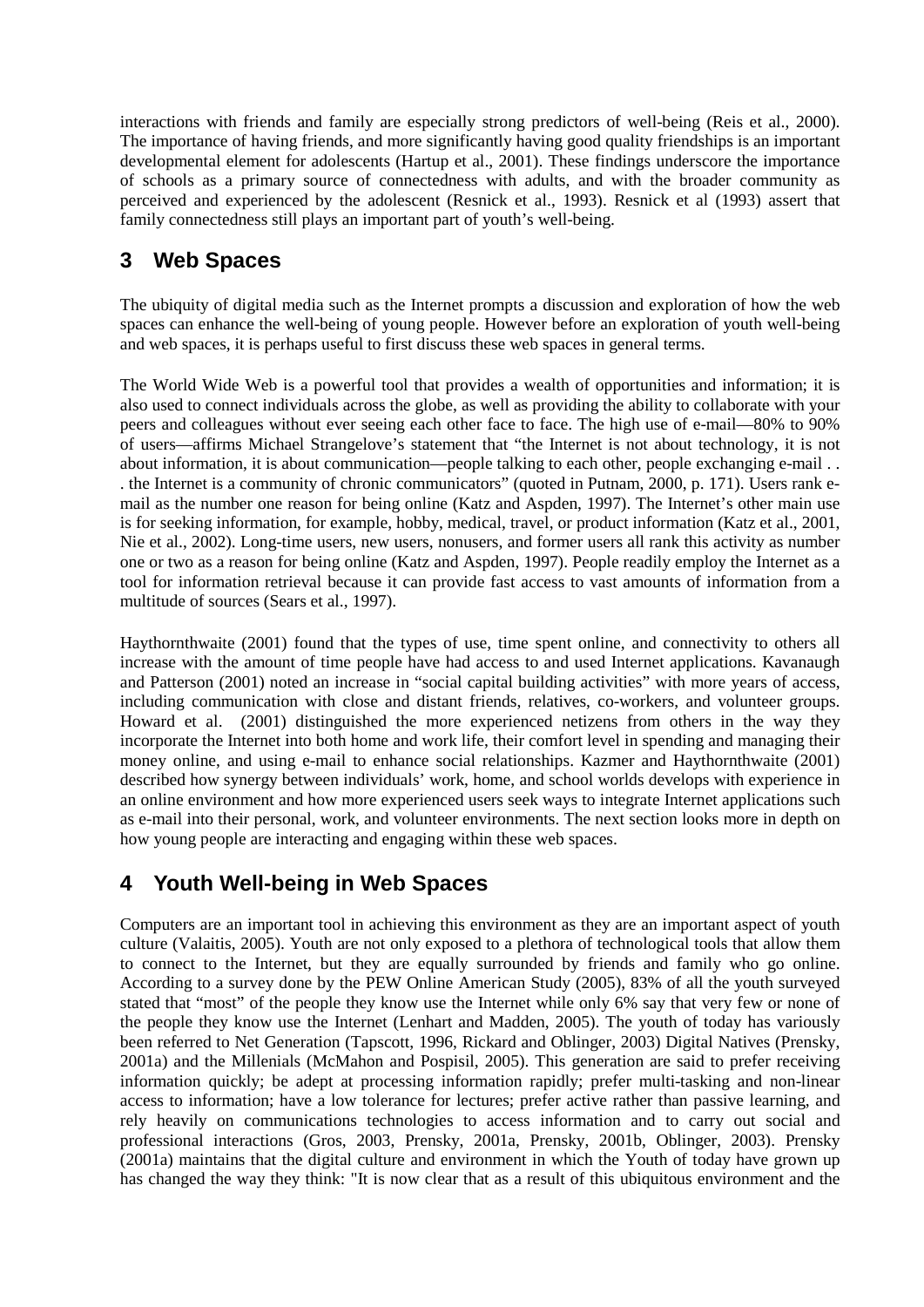sheer volume of their interaction with it, today's students think and process information fundamentally differently from their predecessors." [\(p.g. 1\)](#page-17-7). Youth are more than just consumers of digital content; they are also active participants and creators of this new media culture, developing content themselves, designing personal websites, and launching their own online enterprises [\(Sharp, 2000\)](#page-17-11).

One of the major turning points in the Internet's growth has been its emergence as a social arena. Contemporary ubiquitous spaces such as the Internet have many social components that encourage users to build and maintain a significant social network in cyberspace. These include e-mail chat-rooms, instant message newsgroups, forums, and community and support groups. It has been suggested that many people fulfil their most important social needs, those of affiliation, support, and affirmation over the net [\(Sproull and Faraj, 1997,](#page-17-12) [Leung, 2007,](#page-16-9) [Larose et al., 2001\)](#page-16-10). This section discusses impact that these spaces have on individuals' well-being and development.

However, to say that ubiquitous spaces impacts negatively or positively on youth or any other group of people is a generalisation. There are numerous other factors that could be considered both within the context of ubiquitous spaces themselves as well as considering the individual who is using it and how they are using it. Ubiquitous spaces then can have both positive and negative effects on a person's wellbeing. Recently, there has been much concern shown over the psychological effects of Internet use on digital natives This concern has been mainly motivated by a study performed by Kraut and colleagues [\(1998\)](#page-16-11) which suggested that loneliness, depression and daily stress was positively linked with greater Internet usage. In contrast other studies have that personal characteristics and social variables can influence a person's use of the Internet [\(Hamburger and Ben-Artzi, 2000\)](#page-16-12), for example, extraverts are less inclined to solicit social services offered on the Internet presumably because their need for social exchange is sufficiently met off-line [\(Engelberg and Sjöberg, 2004\)](#page-15-8). Contrary to the idea that the Internet is a socially isolating technology, recent studies have shown that the Internet can be related positively to measures of social involvement [\(Larose et al., 2001,](#page-16-10) [Tomai et al., 2010,](#page-18-3) [Kalpidou et al., 2011\)](#page-16-13). Most recently studies carried out by Shaw and Gant [\(2002\)](#page-17-13) and [\(Svendsen et al., 2011\)](#page-18-4) rebut Kraut et al's claim and found that Internet usage not only saw a marked decrease in loneliness and depression, but also saw an increase in perceived social support and self-esteem. Barak [\(2007\)](#page-15-9) demonstrated how the Internet can provide an environment where depressed people feel supported. Similarly, Caplan and Turner [\(2007\)](#page-15-6) discussed how the unique features of the Internet can help alleviate emotional distress.

Morover, The sense of empowerment and in turn the well-being of youth comes from the ability of computers and other information and communications technologies to provide better access to information, anonymity and the ability to include their views in decision making [\(Cockburn, 2005\)](#page-15-10) Moreover, networked computers empower people around the world as never before to disregard the limitations of geography and time, find one another and gather together in groups based on a wide range of cultural and sub cultural interests and social affiliations [\(Kozinets, 1999\)](#page-16-14) . It is empowering for youth to know that they are in control of the information that they are receiving and a key part of this is them being aware of the tools and paths that are open to them in achieving changes to policies that affect them. A survey conducted by Valaitis [\(2002\)](#page-18-5) about youths creating and implementing their own websites, found that they felt that technology empowered them in three ways, sharing their views and information with the community, getting other's opinions and getting access to influential people. Furthermore, she also found that youth felt more confident, better prepared and more knowledgeable when expressing themselves to the wider community.

Figure 1 demonstrates the three modalities of interaction that youth can undertake in an online environment, that is, interaction with the computer/web space to gain or elicit information, interaction with their peers as well as legislators and decision makers. In addition, the Figure also draws attention to an important issue regarding the Internet – governance. Gross, Juvonen & Gable [\(2002\)](#page-15-11) note that the Internet can either undermine or foster well-being and in turn empowerment. They are referring to the importance of governance and control issues surrounding the Internet, especially web spaces that youth have access to. A report by Livingstone [\(2001\)](#page-16-15) suggest three main concerns regarding youth use of Internet; contact –who are the youth interacting with, content – what are they viewing and being exposed to as well as commercialism – this could include online marketing through to gambling and pornography. Therefore the aspects of governance should be given careful consideration in the design of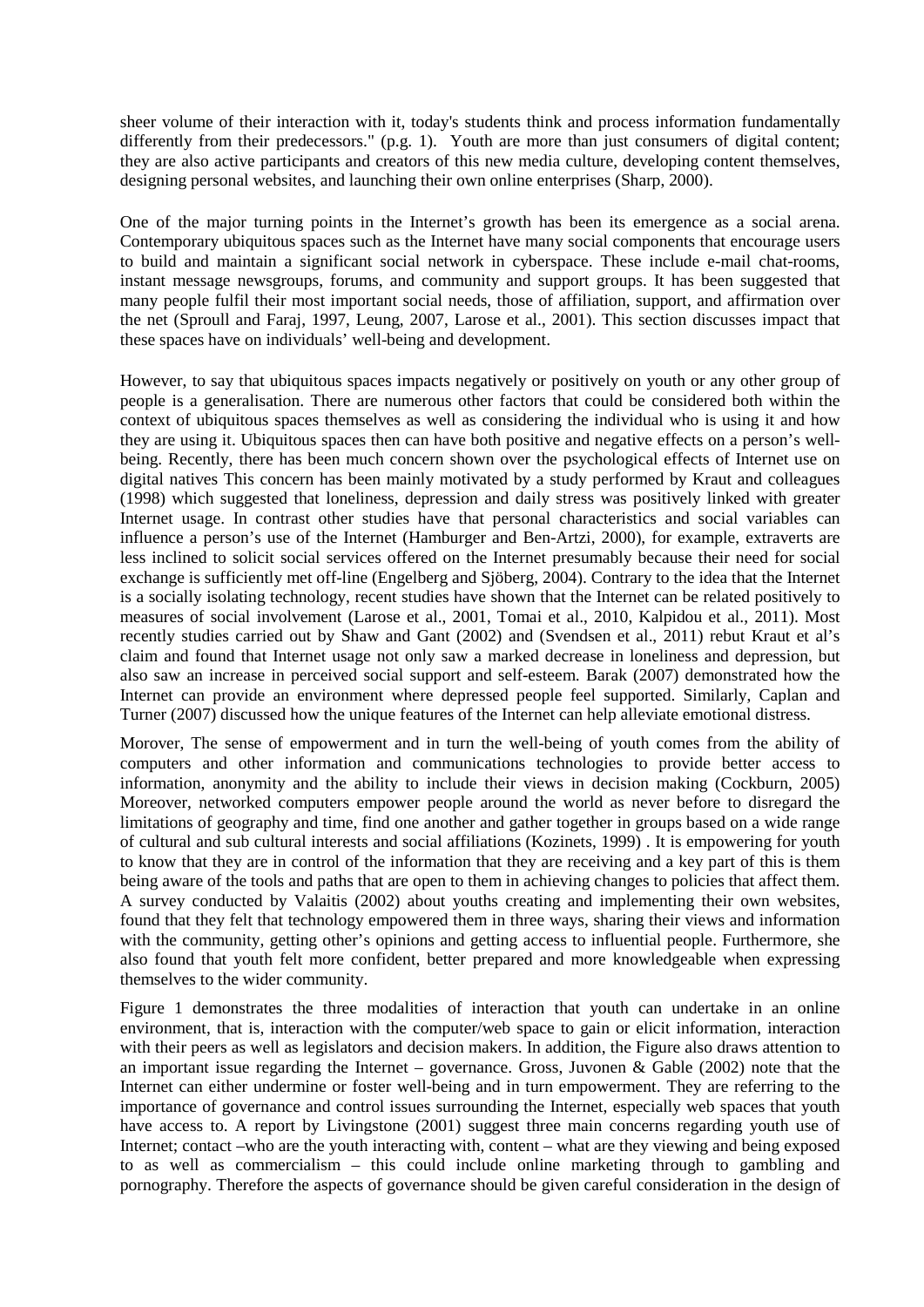youth web spaces. In the next section we review web spaces that enable one or more of these modalities. However, due to the limitations of space we leave out discussion of governance and control, as that in itself is an immense topic that has many facets and dimensions that cannot be adequately expressed in the limited space of this paper.

It is useful to carefully define what elements contribute to the well-being and empowerment of youth. As shown in Figure 1, the well-being and empowerment of youth online is impacted by three factors relating to the efficiency and effectiveness of information exchange, Information, Community and Collaboration. In the following sections we explore how these three modalities of Information, Community and Collaboration contribute to the well-being of Youth in web spaces.

#### **4.1 Information**

Enhancing youth knowledge about how issues in the media, changes to government policy at the local, national and international levels affect them is crucial to their understanding of themselves. The exponential growth of the web and the growing availability of collaborative tools and services on the Internet have facilitated innovated knowledge creation / dissemination infrastructures, such as: electronic libraries, digital journals, resource discovery environments, distributed co-authoring systems and virtual scientific communities [\(Chen and Gaines, 1996\)](#page-15-12). The transformation (filtering, aggregation or visualisation) of such a rich information base is vital for youth. This transformation can facilitate the explanation of issues impacting youth to the youth community. This in turn is an important step towards ensuring that youth understand how local, regional and international issues impact them and as a result ensure the well-being and empowerment of youth through knowledge acquisition.



*Figure 1: Youth interaction in web spaces*

#### **4.2 Community**

The role of youth in participating in their well-being is important to recognise. Not only are they capable of providing support for each other but also, as previously mentioned, they are more aware of what their concerns and issues are and thus their participation needs to be encouraged in all spheres of society and in decision-making processes at the national, regional and international levels. There are increasing calls for young people to participate in the debates and decisions made concerning their well-being, their education and their communities. These calls are fuelled partly by a growing recognition of children's rights to express themselves, participate and be heard in general and partly by the decline in civic and political participation both generally [\(Livingstone and Bober, 2004\)](#page-17-14) and, especially, among young people [\(Prout, 2000,](#page-17-15) [Kimberlee, 2002\)](#page-16-16). The Internet can be seen as a means of increasing young people's participation in a community environment [\(Hall and Newbury, 1999\)](#page-16-17).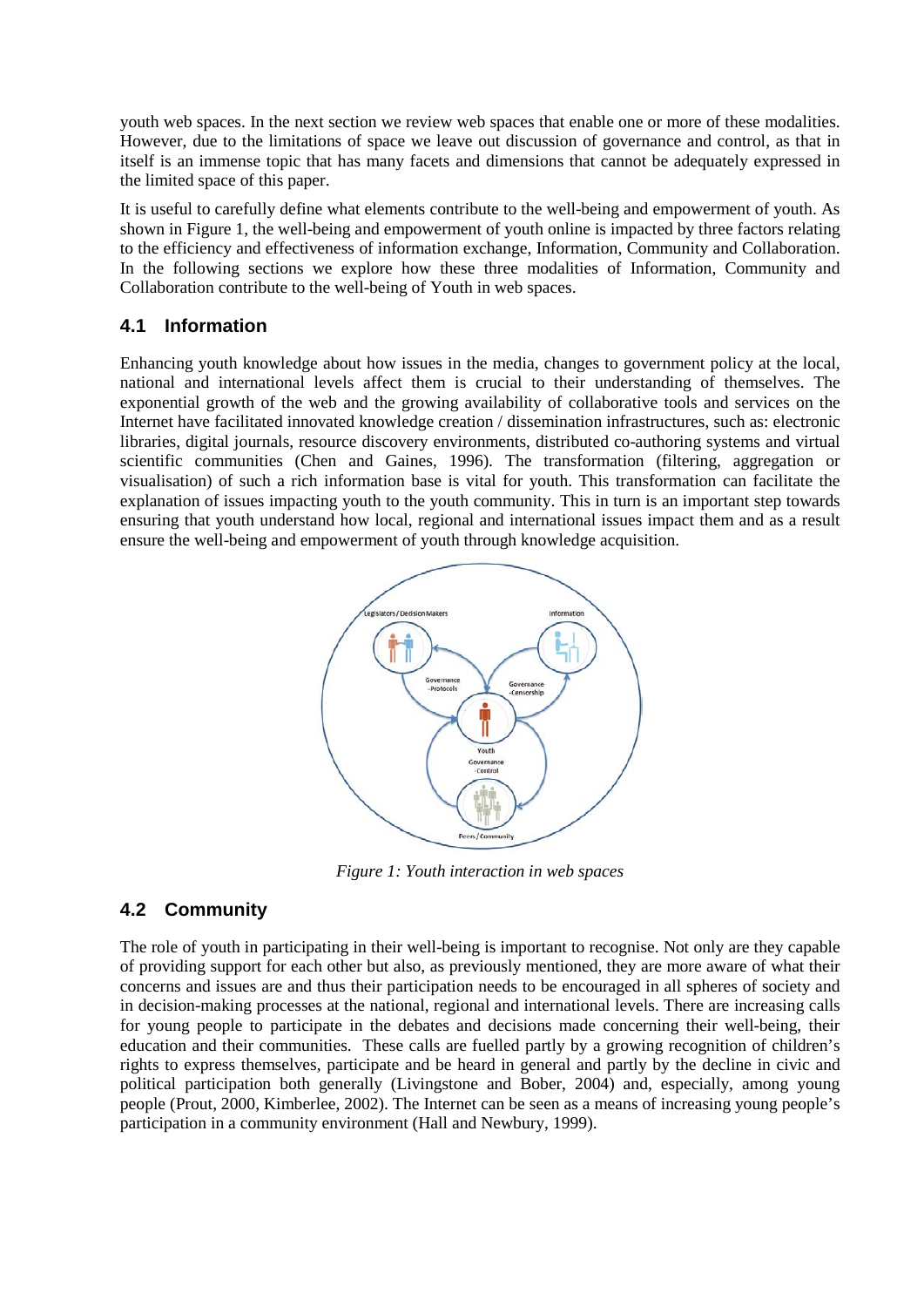#### **4.3 Collaboration**

Collaboration amongst youth, between them and legislators and decision makers is a vital part of ensuring that their "voice" is heard. Calvert [\(1999\)](#page-15-13) asserts that collaborative and group-based activities can promote pro-social behaviour, or "positive social interaction skills such as cooperation, sharing, kindness, helping, showing affection, and verbalizing feelings [\(p. 209, Calvert, 1999\)](#page-15-13). Some scholars see digital technologies as a way to enable children to have more control and navigation in their learning, mostly through direct exploration of the world around them, ways to design and express their own ideas, and ways to communicate and collaborate on a global level [\(Huffaker, 2004\)](#page-16-18). This type of collaboration will improve decision making processes at national, regional and international levels and more importantly will help frame future discussions around issues that youth and children consider most important for themselves and their well-being.

## **5 Types of Youth Web Spaces**

A review of web spaces that are appealing to youth can be categorised into four: entertainment, information provisional, collaborative, and community. For the purposes of this paper we will concentrate on only three types of web spaces for youth, information provisional, collaborative and community.

#### **5.1 Information provision oriented Youth Web Spaces**

Horrigan [\(2006\)](#page-16-19) asserts that 87% of online users have used the Internet as a research tool. Network technologies and the popularisation of the World Wide Web further provoked the evolution of encyclopaedias. New media forms that range from search engines to portals and web directories have gradually transformed the ways people search for information. At the same time, e-learning and gaming platforms blur the boundaries between education and entertainment and suggest new possibilities for enhancing teaching and knowledge acquisition. Examples of organisations in this space are Encarta, Britannica and National Geographic, all three provide standard text based versions of their encyclopaedias as well as interactive multimedia environments and selected web links to up-to-date information on whatever it is that they are searching for [\(Alevizou, 2002\)](#page-15-14). Although these websites are created specifically for the purpose of being information provisional, other web spaces can contain elements of information provisional. Such web spaces often have sections devoted to providing information on a wide variety of topics.

### **5.2 Community oriented Youth Web Spaces**

Virtual environments present an opportunity to promote the positive development of young people and their communities [\(Barab et al., 2002\)](#page-15-15). Despite the growing popularity of virtual communities, there is no consensus among researchers regarding the appropriate definition or types of virtual communities [\(Porter, 2004\)](#page-17-16) The term 'virtual community,' was coined by Internet pioneer Howard Rheingold [\(1993\)](#page-17-17), who defined them as 'social aggregations that emerge from the net when enough people carry on public discussions long enough, with sufficient human feeling, to form webs of personal relationships in cyberspace. The term virtual communities usefully refers to online groups of people who either share norms of behaviour or certain defining practices, who actively enforce certain moral standards, who intentionally attempt to found a community, or who simply coexist in close proximity to one another [\(Komito, 1998\)](#page-16-20). For the purposes of this paper we will refer to virtual communities for youth as member-initiated communities [\(Muniz and O'Guinn, 2001\)](#page-17-18) with member-generated content [\(Kozinets,](#page-16-21)  [2002\)](#page-16-21), which includes: listservs and newsgroups, chat rooms, linear asynchronous bulletin boards and threaded asynchronous bulletin boards.

#### **5.3 Collaboration oriented Youth Web Spaces**

Panitz [\(1996\)](#page-17-19) sees collaboration as a philosophy of interaction and personal lifestyle. In terms of youth learning, Garrison, Anderson and Archer [\(2001\)](#page-15-16), assert that collaborative learning leads to a deeper level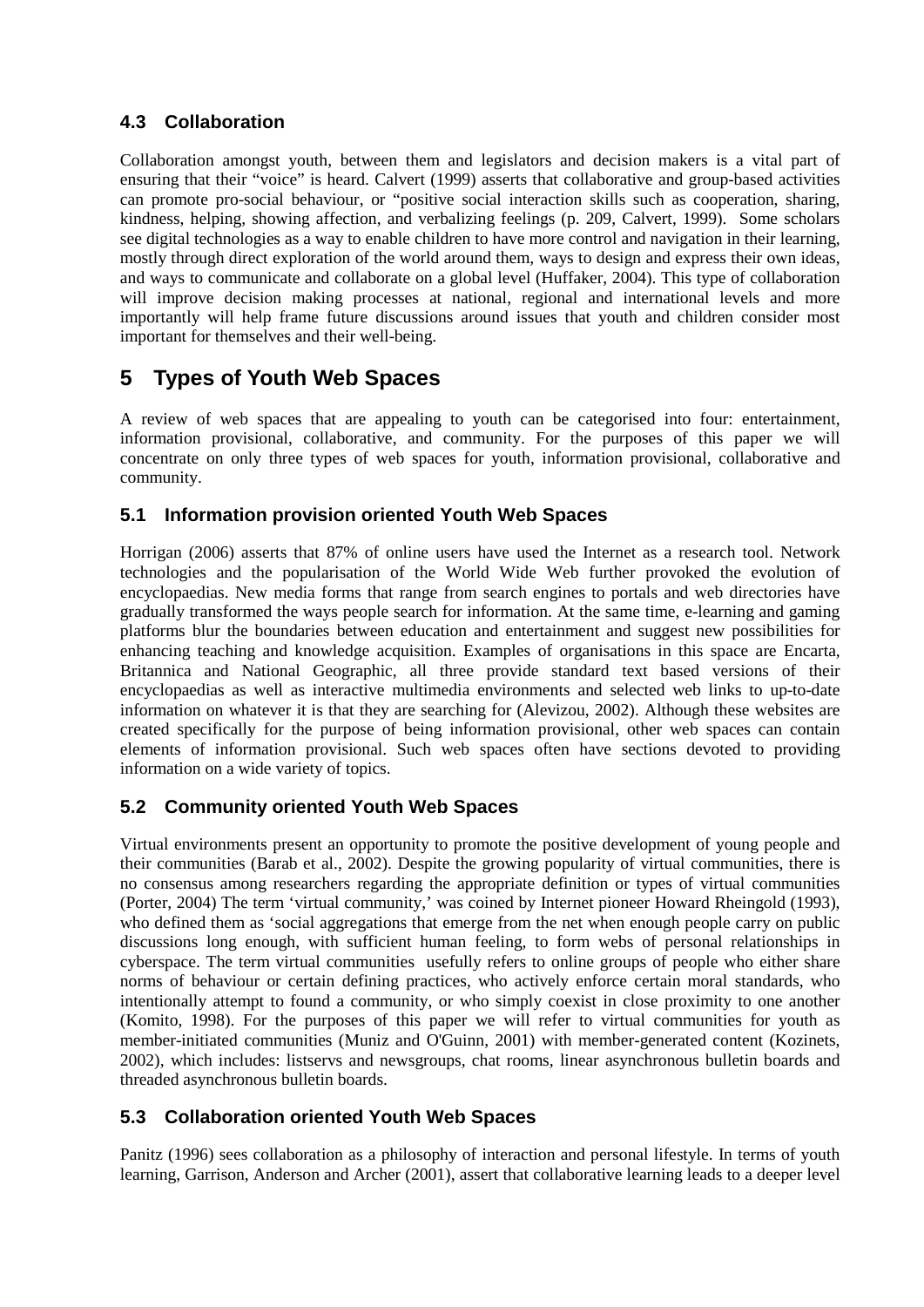of earning, critical thinking, shared understanding and long term retention of the learned material. One example of a collaborative web space is wiki enabled websites. Wikis build on these foundations of collaborative knowledge building. Common for all of them is that they allow for open asynchronous editing of content, where incremental growth is favoured over upfront design and where all users are encouraged to become designers of the hypertext [\(Désilets et al., 2005\)](#page-15-17). Another example is ThinkSpace, which is a simple web space combining computer-based concept mapping [\(Novak and Canas, 2006\)](#page-17-20) and wikis, into a tool that can be used for structuring and clarifying thoughts about complex material. The tool is used by groups of students for creating an interlinked online knowledge repository – a mini encyclopaedia - in a wiki with a corresponding concept map. This repository is dynamic and is a means of analysing and interlinking content knowledge. Each concept-bubble on the map represents a wiki article about that concept. The two are linked to each other so that clicking on any concept on the map takes the learner directly to the article on the relevant concept. Collaborative web spaces and e-tools are popular in the education field, where the teacher is not an instructional transmitter; in fact, she is a facilitator to social learning whereby learners construct their own knowledge, their own world.

## **6 Conceptual and Design Requirements of Youth Web Spaces**

#### **6.1 Conceptual requirements**

This field of research is dominated by three distinct areas of research, therefore it is difficult to locate models and frameworks that will enable the design and implementation of a web space for youth wellbeing. There are numerous frameworks for designing and implementing web spaces for organisations [\(Hevner et al., 2004,](#page-16-22) [Nunamaker et al., 1990,](#page-17-21) [Adams and Courtney, 2004\)](#page-15-18), frameworks for explaining the transition of youth from childhood to adulthood as well as frameworks and models that explain to some degree what young people are involved with online (e.g. [Boyd and Ellison, 2008,](#page-15-19) [Turow and Nir,](#page-18-6)  [2000,](#page-18-6) [Gross et al., 2002\)](#page-15-11) However, in order to design and implement a web space for youth well-being, we need to bring these diverse perspectives together in order to create a robust framework and model for this specific area of research.

The three modalities of information, collaboration, and community can additionally be analysed in terms of their Content, Quality of Information and Interactivity. Content, quality of information and interactivity all play a vital role in the design of a web space for youth. In terms of what content should be covered by web spaces for youth, it is perhaps useful to first consider what issues are of the most importance for youth. Recent surveys conducted by, Harris Interactive [\(Markow, 2003\)](#page-17-22) and United Nations Youth Association of Australia [\(2008\)](#page-18-7) found that young people wanted to find out information and contribute information on topics that they felt strongly about and that were central to their lives [\(Markow, 2003\)](#page-17-22).

The quality of the web space for youth is impacted strongly by the quality of the content of information within in it as well as the quality of the information presented within in it. That is, there is a phenomenal amount of content available for the consumption of youth regarding a variety of issues and concerns that may be of interest to them. However in order to ensure a better quality of information available to the youth two steps could be taken, the first is some form of intelligence density, defined as measuring 'how quickly can you get the essence of the underlying data from the input'[\(Dhar and Stein, 1997\)](#page-15-20). Intelligence density allows the user to filter data to satisfy their particular interest and also to present the data in levels of abstraction given the depth they want to focus on. Intelligence density in this form can be enhanced immensely by the voice of the youth. In another way, the more emphasis there is on listening to the "voice" of children and youth the more the quality of the information provided regarding youth advocacy and policies will improve. As an increasing number of youth turn to the Internet as a research tool [\(Lenhart and Madden, 2005\)](#page-16-8), the quality of the information provided in terms or accuracy and relevance should be quite an important consideration in the design on a youth oriented web space.

For example, the range and quality of information provided by Epal – an interactive site to assist the provision of the Connexions service in Britain, is noted as a major factor behind its success [\(Livingstone](#page-17-23)  [et al., 2005\)](#page-17-23). Similarly, Rizer's - which is a Nottingham site aimed at educating potential youth offenders about the Criminal Justice System and the consequences of crime - success is due in part to the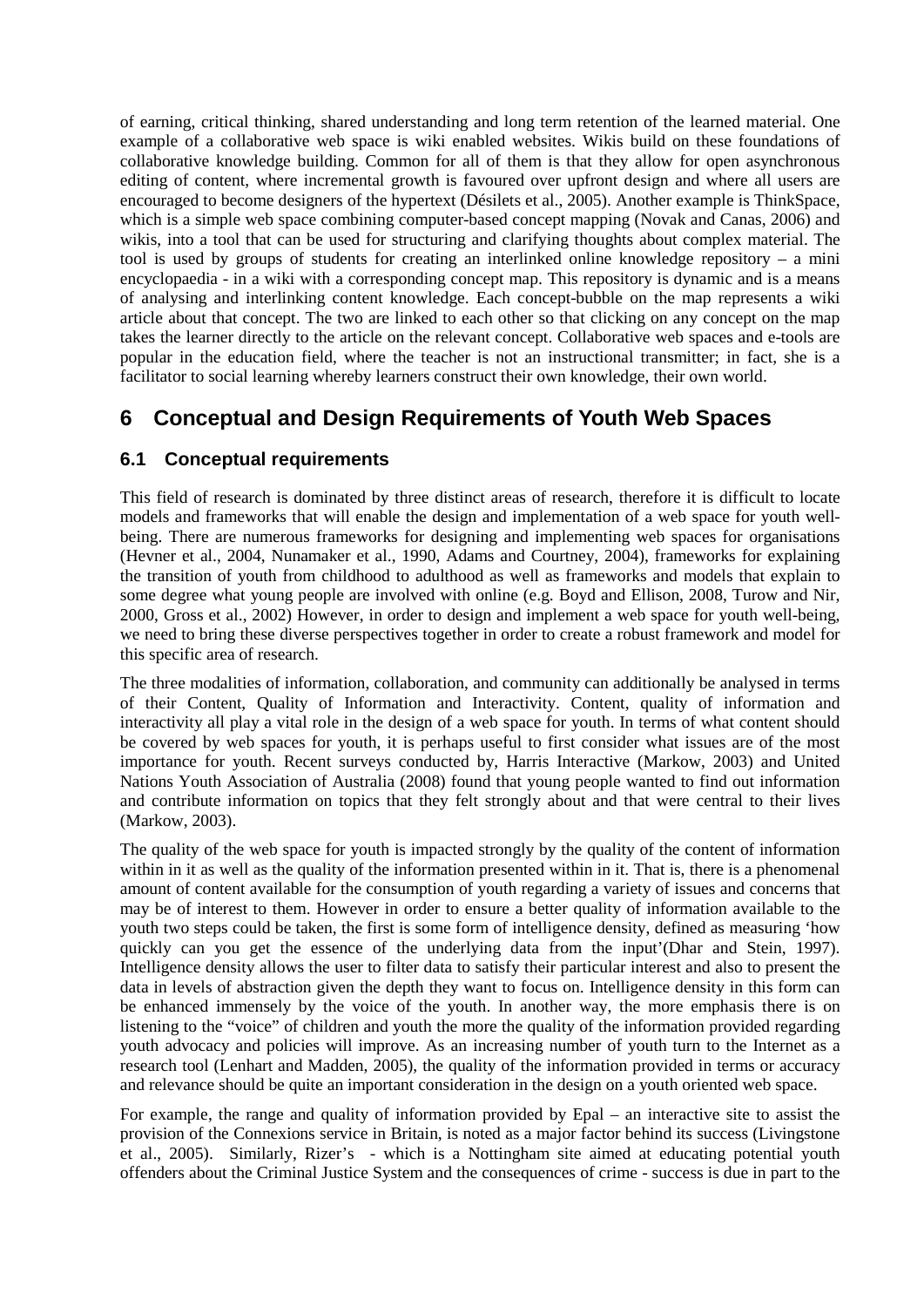fact that it fills an important information gap on the web with up-to-date information and that youths find it 'interesting and stimulating'[\(Livingstone et al., 2005\)](#page-17-23). Therefore, the presentation of content is important in determining the success of a youth web space. In this regard the interactivity and ease of use is an important factor as is the kind of language used, all of which will ensure that it is appealing to youth.

In addition, interactivity is another dimension that should be considered in the design of a youth web space. Terdimen [\(2005\)](#page-18-8) reports on a study that observed American and Australian youth using dozens of websites across a variety of genres. They found that the participants want to be "doing something as opposed to just sitting and reading, which tends to be more boring and something they say they do enough of already in school." Therefore interactivity is very important especially when it comes down to capturing youth attention.

There is much debate about the definition of interactivity; Steuer [\(1992\)](#page-17-24) defines interactivity "as the extent to which users can participate in modifying the form and content of a mediated environment in real time. However, not all observers agree about the importance of real time. For example, Rheingold [\(1993\)](#page-17-17) suggested that the asynchronous characteristics of tools such as e-mail, newsgroups, and listservs is one of the key benefits of these interactive media. We agree with Heeter [\(1989\)](#page-16-23) who defines two components of interactive websites, the first is ease of adding information, meaning the degree to which users can add information for access by a mass, undifferentiated audience. And the second is interpersonal communication facilitation, which comes in at least two forms: asynchronous (allowing users to respond to messages at their convenience) and synchronous (allowing for concurrent participation in real time).

Furthermore, Ha and James [\(1998\)](#page-16-24) identified five dimensions of Internet interactivity that fulfil different communication needs: 1) Playfulness - measured by the presence of such curiosity-arousing devices as Q and A formats and games 2) Choice - measured by the number of alternatives for colour, speed, language, and other non-informational aspects 3) Connectedness - measured by the presence of information about the product, company, third-parties, and other content of interest to visitors 4) Information collection - measured by the presence of such monitoring mechanisms as registration forms and counters 5) Reciprocal communication -measured by the presence of response mechanisms, including the Webmaster's e-mail address, surveys, and purchase orders. Hugh-Hassell & Miller [\(2003\)](#page-16-25) echo similar sentiments, their research identifies that visual appeal of the site, ease of navigation, currency and accuracy of information are all key elements when it comes to creating an interactive web space for Youth.

#### **6.2 Design Requirements**

In the section conceptual requirements, we have outlined three areas that should be considered for the design of a youth web space in order to enhance well-being: content, quality, and interactivity. In this section we want to elaborate specific requirements for the design of interfaces for youth web spaces to enhance well-being that address the issues raised in the prior sections. The requirements are as follows: web spaces to enhance youth well-being should a) present information in such a way that dense information can easily be navigated through b) use up-to-date designs c) be interactive d) show who contributed what e) be customisable and easy to personalise, ultimately allow youth to contribute to the overall design of the web space f) allow users to express their virtual identity.

The issues that are relevant in the context of designing interfaces are presentation, interactivity, and personalisation/ customisation. The problems related to presentation are poor navigation facilities and inappropriate structure to present information. These observations lead us the requirement that the information presented on a web space to enhance youth well-being should be presented in a way that it is easy to understand and easy to navigate through.

Youth in general are attracted to what is new and innovative and not 'dusty' from their parent's cupboard. So, another requirement to ensure a 'youth-friendly' appeal is to improve the appearance and thus experience of websites so that they do not undermine young people's desire to be, and to be seen to be, 'cool' [\(Livingstone et al., 2005\)](#page-17-23). The issue of interactivity originates from limited facilities of current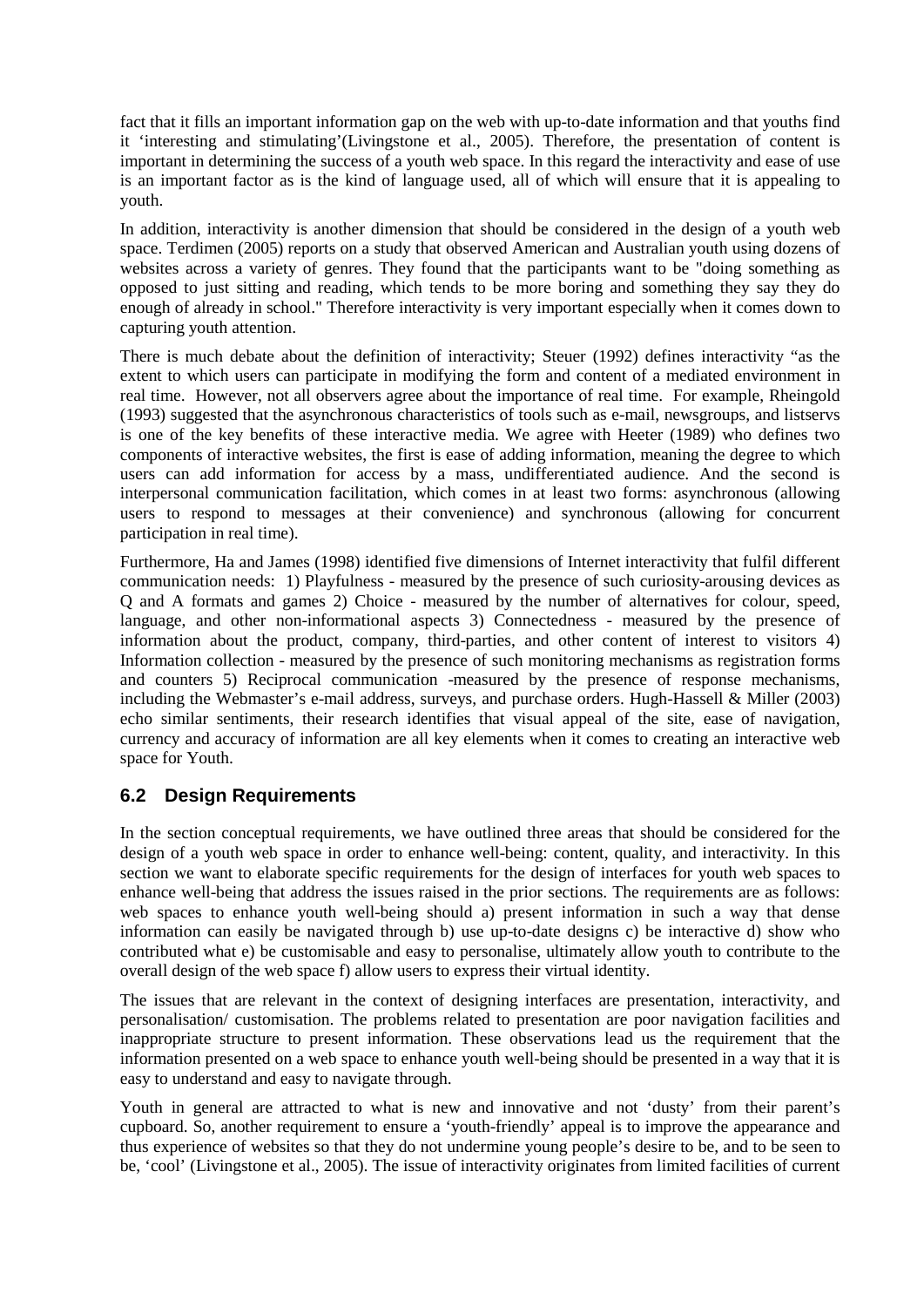platforms to support interactivity. Interactivity generally leads to improved user satisfaction and acceptance along with increasing the visibility of websites [\(Chen and Yen, 2004\)](#page-15-21). Livingstone et al. [\(2005\)](#page-17-23) assert that Internet can facilitate participation in so far as "encouraging its users to 'sit forward', click on the options, find the opportunities exciting, begin to contribute content, come to feel part of a community and so, perhaps by gradual steps, shift from acting as a consumer to increasingly (or in addition) acting as a citizen." Thus the emphasis among academics is clear that creating an interactive environment is what is required to enable Youth to engage with the Internet in a meaningful manner [\(Livingstone et al., 2005,](#page-17-23) [Heeter, 1989,](#page-16-23) [Montgomery et al., 2004\)](#page-17-25). The strong evidence in the literature suggests, however, the importance of this aspect in designing youth web spaces and therefore we propose that interactivity should be considered.

From another perspective, youth seek to modify the web spaces so as to 'leave their mark' and receive acknowledgement and other positive feedback for their contributions. Also, youth is seeking for pillars for navigation in a complex and confusing world and tend to understand knowledge in a social context [\(Resnick et al., 1993\)](#page-17-3). Therefore, we state as a further requirement that youth should directly see who has contributed which content in order to create social interactivity.

Personalisation and customisation are generally not well supported in current youth web spaces. As argued for interactivity, users should engage in the web space. Additionally, the web space should be 'fun' [\(Boyd and Ellison, 2008\)](#page-15-19) to use. This is enabled by the web spaces capability to adapt to their personal needs. Therefore we state as one requirement that the web space should be personalised to the users and allow them to customise the web space according to their needs. This relates to the requirement of presenting the information in a manner that is easy to understand and navigate through. Each user will have different prior knowledge and preferences that moderate the perception of how well the information is presented and to accommodate for diverse needs the web space should be presented differently for each user.

Further on, the creation of a coherent identity is an important part of adolescence [\(Suh, 2000\)](#page-18-9). Online role play games are a good illustration of this concept where users are able to create virtual identities and are encouraged by the social dynamics of the virtual world to make their virtual identity stronger and 'more appreciated' [\(Calvert, 1999\)](#page-15-13). For the interface of a web space to enhance youth well-being, this means that identities and what they do (as described under interactivity) should be presented as integral part of the interface. This means that youth users do not only personalise the web space in terms of how it is presented to them but they also can contribute how the web space appears to other users. This concept is well-illustrated by popular sites as MySpace where it is apparent that the pages of different users differ significantly not only in content but also in terms of design.

The opportunities and potential this technology holds for the design and implementation of web spaces for youth well-being are discussed in more depth in the next section.

### **7 Framework of Web Spaces to enhance Youth Well-Being**

We propose a conceptual framework (Figure 2) for wikis to support Youth-Well Being by meeting the design principles mentioned earlier. Wikis should provide mechanisms for enriched, appealing and personalised presentation, enable social collaboration using distributed social identities, support the integration of various elements such as data, objects, knowledge, and processes and allow the governance of the whole. In the following subsections we explore these three dimensions and governance issues in greater detail.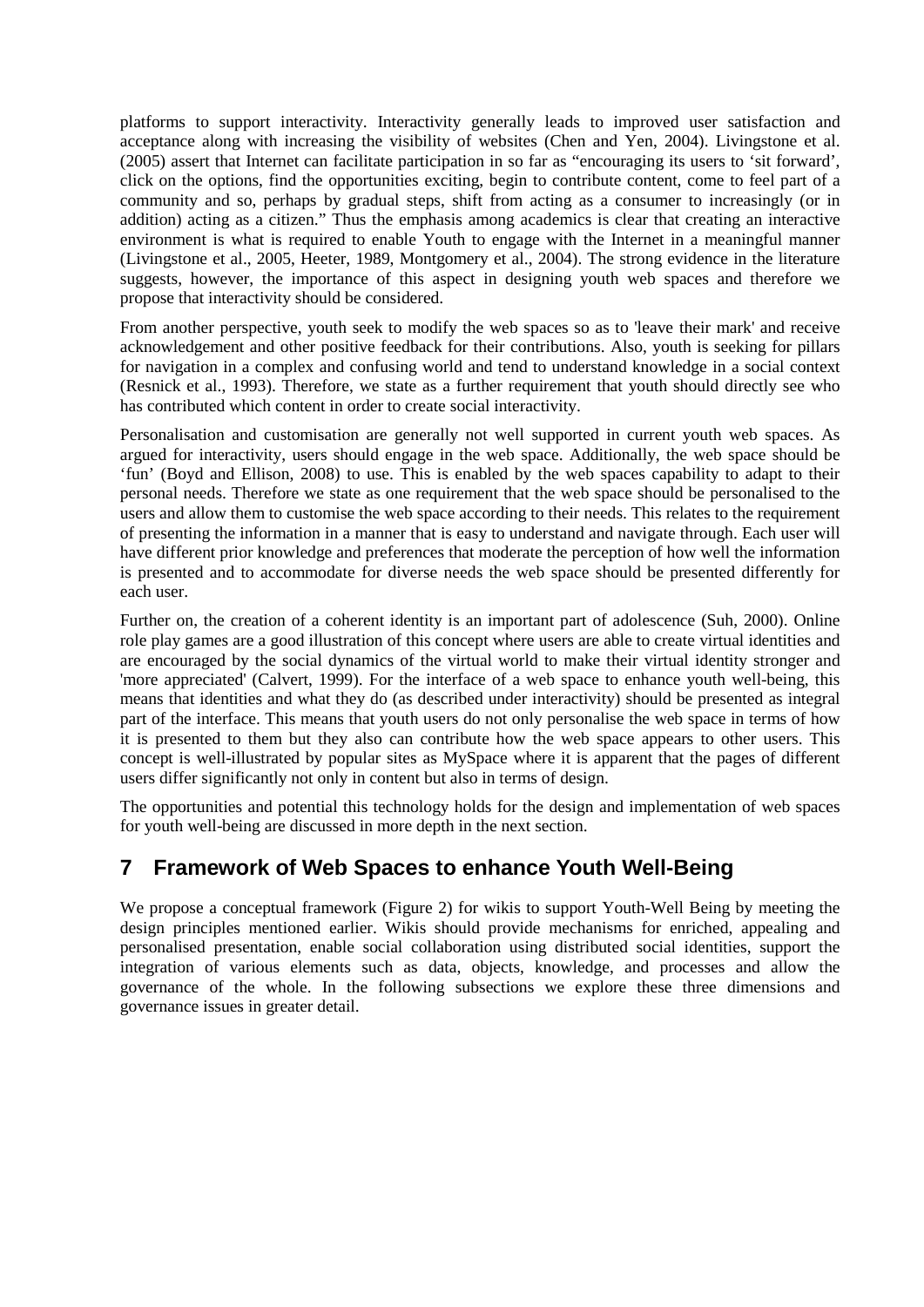

*Figure 2: Conceptual Framework to guide the design of Wikis for Youth Well-being*

#### **7.1 User Interaction Dimension**

One of the key design requirements for youth web spaces is creating an environment that is rich and visually attractive. The Wiki is one such technology that enables the visualisation of the content using multiple media and technologies. Youth spend a lot of their time searching for information on the Internet and are attracted to web spaces that make this process 'fun' (Boyd, 2006). A Wiki for the youth could provide this information in a visualised manner with a focus on pictures, interactive content and other media. The information can further be made more accessible by using knowledge maps or symbols to support the meaning of text content following the principles of concept maps, mind maps, conceptual diagrams and visual metaphors [\(Eppler, 2006\)](#page-15-22).

Wikis are web based technologies that the creation of links to any web resource that is identified by an URL. Young users of Wikis, though, do not want to click on 'boring' links but rather see the linked content directly integrated in to the site. An example of a webspace that does this is MySpace, which enables young people to represent themselves using a 'MashUp' of different media.

Youth are not just consumers of content they are also motivated to contribute to web spaces (Sharp, [2000\)](#page-17-11), therefore popularising technologies such as Wikis which make it easy for them to add and edit content. An editor for Wikis that is 'fun' to use could be an opportunity for youth to create their own web spaces or contribute to existing ones.

#### **7.2 Social Collaboration Dimension**

Youth is seeking for pillars for navigation in a complex and confusing world and tend to understand knowledge in a social context (Perrett-Clermont, Foundation and Resnick, 2004). Consequently, youth seek to modify the web spaces so as to 'leave their mark' and receive acknowledgement and other positive feedback for their contributions (reference). For Wikis, this has two implications: youthshould directly see who has contributed which content and they should be able to create their own identity in the Wiki. Most wikis allow traceability of which user has contributed which content; it is, though, mostly hidden in special 'version' pages that are often not easy to understand. Some wikis allow direct contributions to pages by leaving comments rather than editing the page directly and the comments are directly attributed with the user who made that comment. Most wikis allow users to create their own pages.

In addition the creation of a coherent identity is an important part of adolescence [\(Suh, 2000\)](#page-18-9). Online role play games are a good illustration of this concept where users are able to create virtual identities and are encouraged by the social dynamics of the virtual world to make their virtual identity stronger and 'more appreciated' [\(Calvert, 1999\)](#page-15-13). By allowing the content to be enriched with the meta-data of the author of the content adds a social dimension to collaboration with Wikis. As a result rather than collaborating on topics and content with anonymous users, it becomes more a communication process between virtual identities that present themselves through their contributions and personally designed pages.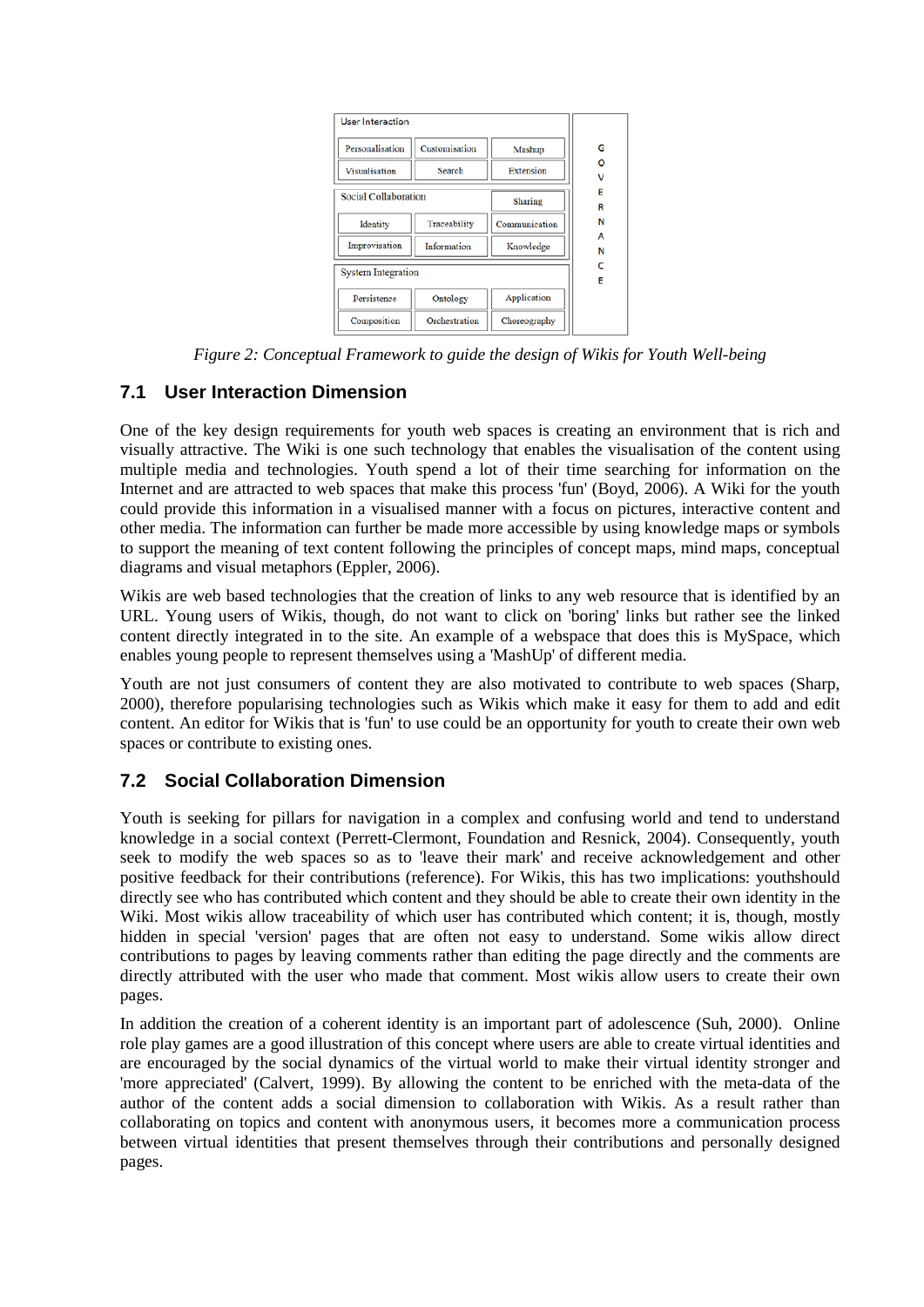Youth regularly make use of many different communication channels: such as chat clients, email, discussion forums, shout boxes, YouTube and VoIP [\(Tapscott, 1996,](#page-18-2) [Prensky, 2001b,](#page-17-9) [Chu, 1997\)](#page-15-23). A Wiki for youth can strengthen the youth user community by offering as many communication channels as possible. Most wikis provide basic discussion abilities and extensions for other communication channels, such as chat for improvising ideas or information and knowledge sharing, are available [\(Auer](http://www.citeulike.org/user/mxro/article/1447656)  [et al., 2006\)](http://www.citeulike.org/user/mxro/article/1447656)

#### **7.3 System Integration Dimension**

To enable the creation of mashups using different resources from the Internet, the Wiki could be a suitable platform to integrate content from different sources. Therefore, rather than the Wiki becoming a central repository for various bits of information, it would become an information source for a 'digital native' [\(Prensky, 2001a\)](#page-17-7) where they can become a 'spider in the net' rather than trying to containing the whole net. The Internet and its uses evolve faster than any single platform will ever be able to. Today, the favorite way for youth to express their virtual identity is a MySpace page, tomorrow it can be a blog and maybe the day after tomorrow it is a video cast. A youth webspace must enable youth to composite components such as adding extensions or to orchestrate services or to use choreography from different sources in various organisations to enable them to say what they want to say using the most recent technologies and to integrate their social identity in the wiki with social identities they have developed on other platforms. The facilities provided by the Wiki would focus on providing standardised means to link to contents in other sources rather than means to store content in the wiki. Currently, many wikis allow the integration of content from other web resources such as Google maps or social networking sites by using extensions.

#### **7.4 Governance Issues**

A requirement that has come up with the growing, not only of Wikipedia, but also other wikis is the governance of the user contributions [\(Camille, 2007\)](#page-15-24). This is of special importance in the context of youth web spaces as their well-being depends on how well they are protected [\(Ybarra and Mitchell,](#page-18-10)  [2004,](#page-18-10) [Mitchell et al., 2005,](#page-17-26) [Wolak et al., 2003\)](#page-18-11). The governance should lie on two pillars: The peer control of the youth and control from adults. This requires at least two different processes and roles for government. Most wikis differentiate between system administrator users (e.g. Sysops in MediaWiki) and normal users. A wiki specifically designed for youth would require a finer differentiation of user rights and roles: For instance, youth supervisors, youth users and adult supervisors.

## **8 Architecture for Wikis to Enhance Youth Well-Being**

Based on the framework discussed in the prior section, we propose a conceptual architecture (Figures 3 and 4) that is inspired by Service-Oriented Architecture (SOA) concepts and build upon the Semantic Web Stack. We see the architecture from two dimensions (Figure 3). The first dimension, the application view, is based on ideas from SOA and application centric. The second dimension, the infrastructure dimension, is based on the semantic web stack. Both dimensions can be divided into different levels of abstractions or layers. These layers, however, are not entirely distinct from each other and the transition between these layers is fluid (Figure 4).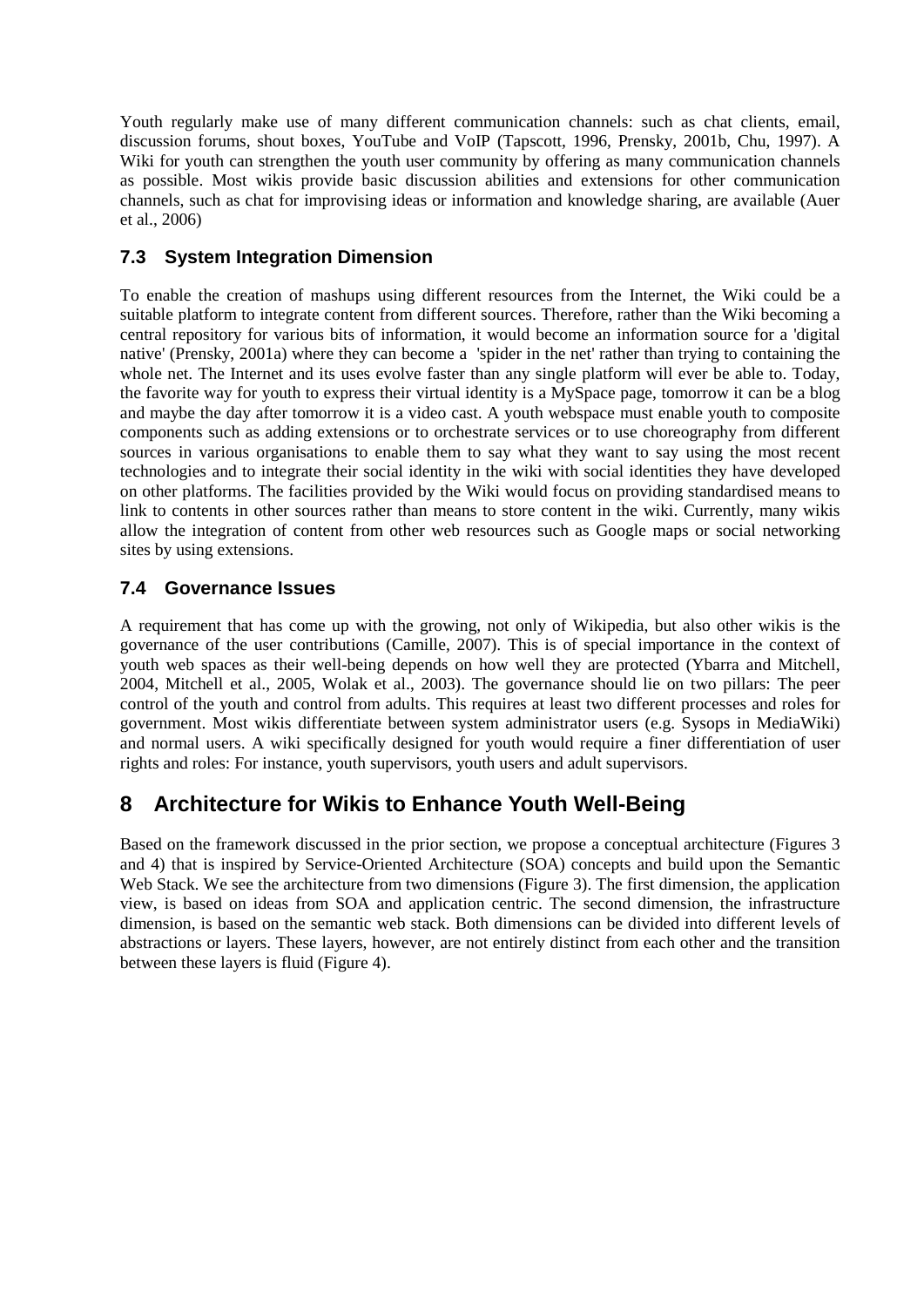

*Figure 3: A Wiki Architecture for the Well-being of Youth: Application and Infrastructural Dimensions*

Our proposed architecture for a Wiki is not a specialisation of a service-oriented architecture. We just adapt the taxonomy and ideas introduced in the SOA field for an architecture for a Wiki for Youth. The central objects of the architecture are not services but the content that the user contributes to the platform.

From an application point of view, we propose a portal layer and a presentation layer for the User Interaction Dimension. In a service-oriented architecture, the portal layer is on the topmost level of the architecture and allows interaction with the user. In Kalakota and Robinson's [\(2003\)](#page-16-26) SOA architecture the user interacts with the systems through a "multi-channel portal layer". In our proposed architecture for Wikis, we use the term "portal" to indicate that what is presented for the individual users is a mashup of the content of the platform that is personalised on the user's needs. Customised start pages are one way to implement such portals. In MediaWiki, portals

[\(http://en.wikipedia.org/wiki/Portal:Contents/Portals\)](http://en.wikipedia.org/wiki/Portal:Contents/Portals) that are custom-made for specific users could be leveraged to provide such functionality.

The functionality of the portal layer is based on the presentation layer. In SOA, the presentation layer is the link of the business user with the system where a user interface is provided [\(Emig et al., 2006,](#page-15-25) [Heidasch, 2007\)](#page-16-27). In a Wiki for youth, this layer should support the rendering of appealing visualisations of the Wiki content as well as the rendering of the basic Wiki content itself. Current research has shown that Wikipedia content can automatically be visualised as a graph using link analysis techniques [\(Nakayama et al., 2008\)](#page-17-27). Other Wikis have shown that the interface to present and edit the content can be presented user friendly by using Web 2.0 technologies (see as one example [http://www.mindtouch.com/Products/Deki\\_Express\)](http://www.mindtouch.com/Products/Deki_Express). Further, the wiki should be interactive, for instance, by providing features like polls which can be implemented easily using, for example, the MediaWiki poll extension [\(http://www.mediawiki.org/wiki/Extension:Poll\)](http://www.mediawiki.org/wiki/Extension:Poll).



*Figure 4: A Wiki Architecture for the Well-being of Youth: A Layered View*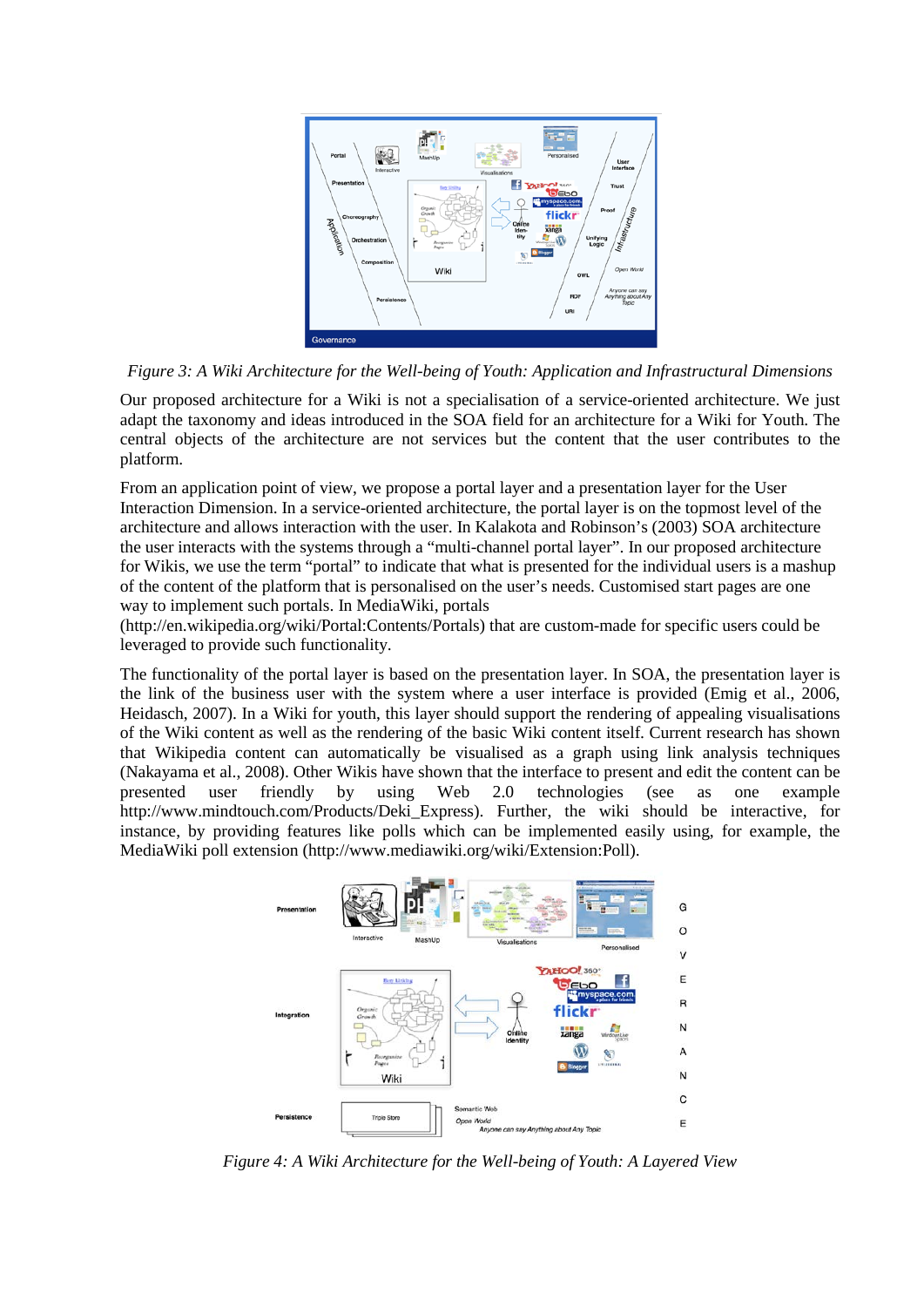The presentation layers are supported by a number of integration layers. We follow the ideas of the proposed architecture of Emig et al. [\(2006\)](#page-15-25) that differentiates between choreography, orchestration and composition of services. We adapt this differentiation for designing of services for different ways to create or contribute content (Figure 5). Following the requirements from the Social Collaboration Dimension, users create content by recombining content from other sources or from within the platform. If users create new content by exclusively recombining content that is hosted at the current Wiki or platform, we speak of composition of content. If the users creates content as recombination of content from the Wiki platform and/or content from other web sources (such as social networking sites), we speak of orchestration of content. As a more general concept, we see content orchestration as expression for the fact that the meaning of content that is provided on one platform depends on content that is contributed to other platforms. If a user wants to express his/her ideas, he/she can do so by "posting" content to different platforms with or without explicitly linking the individual contributions.



*Figure 5: Choreography, Orchestration, Composition*

Wikis support these layers by allowing easy linkage between pages and linkage of pages with external contents as a central functionality. By altering or deleting these links, the structure of the Wiki can be reorganised. These links are, however, most of the time, simple hyperlinks. Some Wiki extensions go in the direction of creating more sophisticated linkages by including the content from another web page in the Wiki page as kind of mashups. One example for this is the Google Maps extension for MediaWiki [\(http://www.mediawiki.org/wiki/Extension:Google\\_Maps\)](http://www.mediawiki.org/wiki/Extension:Google_Maps). As youth users contribute a great share of content on social networking sites, these sites shall be integrated in the Wiki environment as well. Allowing easy integration of the Wiki with the various social networking sites or other web resources allows users to link their online identity with the Wiki. Examples for possible implementations are, for instance, various MediaWiki extensions [\(http://www.mediawiki.org/wiki/Extension:FBConnect,](http://www.mediawiki.org/wiki/Extension:FBConnect) [http://www.mediawiki.org/wiki/Extension:WordPress\\_Comments](http://www.mediawiki.org/wiki/Extension:WordPress_Comments) ) or the MindTouch Deki Express Wiki that also provides extensions to conncet the wiki to socially-enabled sites such as Digg.com. [\(http://wikipedia-lab.org:8080/WikiVisSL.Web/Visualizer.aspx\)](http://wikipedia-lab.org:8080/WikiVisSL.Web/Visualizer.aspx)

A technology that is suitable to tackle the requirement of capturing data from different sources in different formats is the Semantic Web. Using Semantic Web technologies is a common approach to integrate data [\(Zhou et al., 2005,](#page-18-12) [Gruber, 1995,](#page-15-26) [Suwanmanee et al., 2005,](#page-18-13) [Chung et al., 2003\)](#page-15-27). The semantic web principles of the "open world assumption" meaning it is always assumed that more perspectives are added to a certain set of data and the principle "Anyone can say Anything about Any Topic" meaning that there is no "ownership" of information and that everybody can contribute to any topic go in line with youth' desire to freely express themselves in ways that, due to the rapidly evolving nature of the Internet, cannot be anticipated. Researchers have made various attempts to use Semantic Web technologies for Wikis (among others [Haller et al., 2006,](#page-16-28) [Schaffert, 2006,](#page-17-28) [Auer et al., 2006\)](#page-15-28). A Wiki for youth must develop these concepts further for not just to "semantically enable" the content stored in the Wiki but be prepared to provide a common platform to "meaningful" integrate content from other web sources.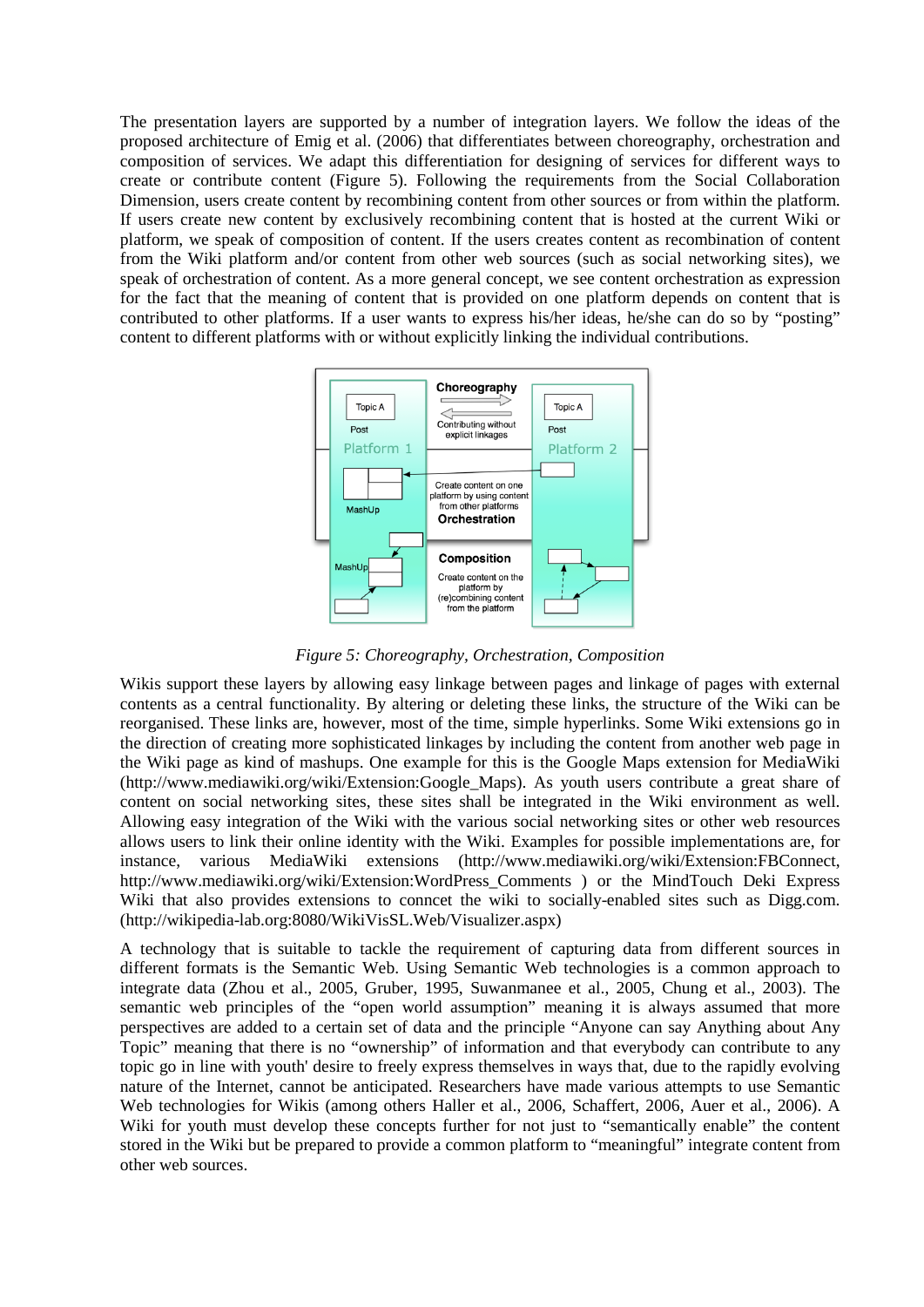All of these layers are based on the persistence layer. This layer is derived from Heidasch's [\(2007\)](http://www.citeulike.org/user/mxro/article/4220755) Enterprise SOA stack, where business objects are based on persistence layer that encompassed a distributed data repository. Given that the users of a Wiki for youth use content from different web platforms, the data for the Wiki cannot be seen as stored in a central repository. Following the requirements of the Systems Integration Dimension, the Wiki platform should provide means to integrate content from different platforms [\(see Bao et al., 2008\)](#page-15-29).

The Uniform Resource Identifiers (URI) [\(IETF, 2005\)](#page-16-29) from the Semantic Web Stack provide a technology to uniquely identify resources. They can be used to identify external content and content that is used within the platform. The Resource Description Framework (RDF) [\(W3C, 2004b\)](#page-18-14) allows to model basic statements about the identified resources. This can be used to link different content, to give content meaning, and to store content in a structured way [\(Vdovjak and Houben, 2001\)](#page-18-15). The integration of different content can be facilitated using the Web Ontology Language (OWL) [\(W3C, 2004a\)](#page-18-16) as defining integrating ontologies has proven to be a good way to integrate heterogeneous data from heterogeneous data sources [\(Zhou et al., 2005,](#page-18-12) [Suwanmanee et al., 2005\)](#page-18-13). This can be used to address the issue that youth are likely to change their preferences of which web platforms they use. The Semantic Web stack provides on top of that functionalities of logic, proofs and trust that can be used to support the application logic of the Wiki. As topmost component the Semantic Web Stack, user interfaces and standardised applications are considered; these can be used to support the presentation and portal layer.

The architecture is surrounded by governance mechanisms that guide the technology as well as the content. According to the architecture, youth users contribute content by composition, orchestration, and choreography. Governance must address all of these to create a youth space to enhance well-being. Whereas composition is relatively easy to govern as all of the content resides in the Wiki. Orchestration is more problematic as the content created by the users is dynamically generated from content that is stored somewhere else and therefore can change dynamically. Even greater challenges come with the choreography of content where the meaning of content on the Wiki may depend on what youth users have contributed to other platforms. We see that, whereas the other components of our architecture can be well-supported by current or emerging technologies surrounding Wikis, the special governance issues that we have raised in the framework section are difficult to support with current Wiki technology.

## **9 Conclusion and Future Work**

Youth is a difficult transitory period in most people's lives. This period is often characterised by a plethora of questions along with a persona of being "too cool" to ask the adults in their life for the answers. The Internet can be used as an important support tool for youth given its ubiquity in their lives. The Internet then, can be used to empower youth and ensure their well-being. There is insufficient research at present to suggest comprehensive guidelines in the design of youth web spaces that enable the well-being of youth.

This paper has provided, through the examination of a popular web spaces, a conceptual framework that can be used to guide the design of an appropriate youth web space that enables empowerment and thus the well-being of youth. The framework suggests that the well-being online of youth can be achieved with three main ingredients; the provision of information, a sense of a community and an interactive environment which encourages youth to collaborate with not only their peers but also with legislators and decision makers. The framework is also accompanied by a list of requirements that would be useful for consideration in the design of a youth web space.

This paper has also provided an architectural framework that can be used to examine how Wiki technology can be used to implement a web space for the enhancement of youth well-being. This framework raises interesting questions regarding the governance of such a web space, this will be explored further in future research. In addition future research will also consider the implementation of a youth web space based on the conceptual and architectural frameworks purposed in this paper and using Wiki technologies.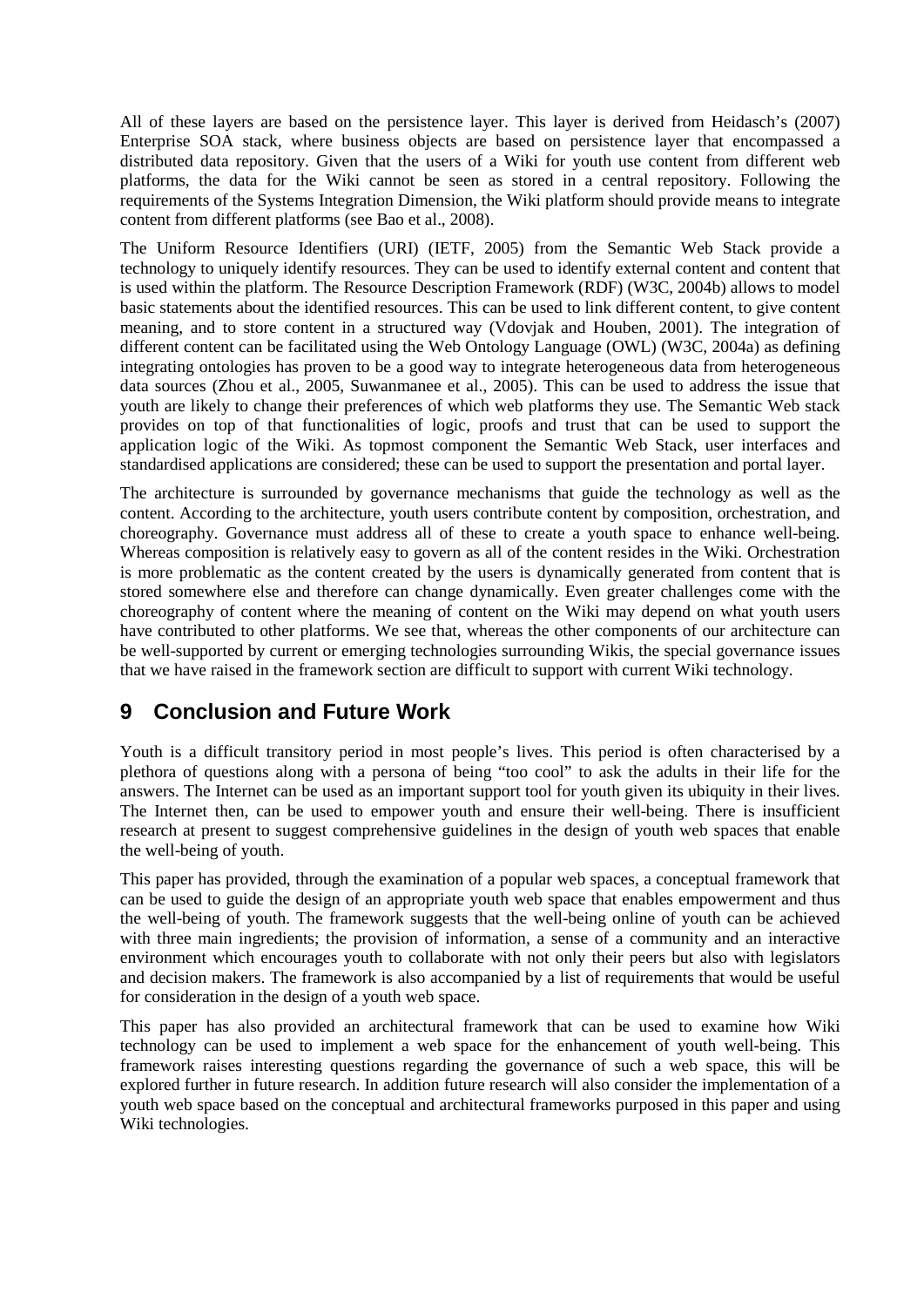#### **References**

- <span id="page-15-18"></span>ADAMS, L. & COURTNEY, J. Year. Achieving relevance in IS research via the DAGS framework. *In:* System Sciences, 2004. Proceedings of the 37th Annual Hawaii International Conference on, 2004. 10 pp.
- <span id="page-15-0"></span>AIHW 2003. Australia's young people 2003: Their health and wellbeing. Australia: Australian Institute of Health and Welfare.
- <span id="page-15-14"></span>ALEVIZOU, P. 2002. To wire or not to wire? Encyclopaedia Britannica versus Microsoft Encarta. *Educational Technology & Society,* 5.
- <span id="page-15-5"></span>ARGYLE, M. 1992. *The social psychology of everyday life,* New York, Routledge.
- <span id="page-15-28"></span>AUER, S., DIETZOLD, S. & RIECHERT, T. 2006. OntoWiki A Tool for Social, Semantic Collaboration. *The Semantic Web - ISWC 2006.*
- <span id="page-15-29"></span>BAO, J., DING, L., MCGUINNESS, D. & HENDLER, J. Year. Towards Social Webtops Using Semantic Wiki. *In:* International Semantic Web Conference (ISWC), 2008.
- <span id="page-15-15"></span>BARAB, S., THOMAS, M., DODGE, T., CARTEAUX, R. & TUZUN, H. Year. Empowerment design work: Building participant structures that transform. *In:* Proceedings of the CSCL, 2002 Seattle, WA.
- <span id="page-15-9"></span>BARAK, A. 2007. Emotional support and suicide prevention through the Internet: A field project report. *Computers in Human Behavior,* 23**,** 971-984.
- <span id="page-15-4"></span>BEN-ARIEH, A. 2005. Where are the Children? Children's Role in Measuring and Monitoring Their Well-Being. *Social Indicators Research,* 74**,** 573-596.
- <span id="page-15-1"></span>BOURKE, L. 2003. Toward understanding youth suicide in an Australian rural community. *Social Science & Medicine,* 57**,** 2355-2365.
- <span id="page-15-19"></span>BOYD, D. M. & ELLISON, N. B. 2008. Social Network Sites: Definition, History, and Scholarship. *Journal of Computer-Mediated Communication,* 13**,** 210-230.
- <span id="page-15-13"></span>CALVERT, S. 1999. The form of thought. *In:* SIGEL, I. (ed.) *Theoretical perspectives in the concept of representation.* Hillsdale: Erlbaum.
- <span id="page-15-24"></span>CAMILLE, R. 2007. Viable wikis: struggle for life in the wikisphere. *Proceedings of the 2007 international symposium on Wikis.* Montreal, Quebec, Canada: ACM.
- <span id="page-15-6"></span>CAPLAN, S. E. & TURNER, J. S. 2007. Online emotional support: Bringing theory to research on computermediated supportive and comforting communication. *Computers in Human Behavior,* 23.
- <span id="page-15-21"></span>CHEN, K. & YEN, D. C. 2004. Improving the quality of online presence through interactivity. *Information & Management,* 42**,** 217-226.
- <span id="page-15-12"></span>CHEN, L. L. J. & GAINES, B. R. Year. Knowledge Acquisition Processes in Internet Communities. *In:*  Proceedings of Tenth Knowledge Acquisition Workshop, 1996.
- <span id="page-15-23"></span>CHU, J. 1997. Navigating the Media Environment: How Youth Claim a Place through Zines. *Social Justice,* 24.
- <span id="page-15-27"></span>CHUNG, P. W. H., CHEUNG, L., STADER, J., JARVIS, P., MOORE, J. & MACINTOSH, A. 2003. Knowledgebased process management--an approach to handling adaptive workflow. *Knowledge-Based Systems,* 16**,** 149-160.
- <span id="page-15-10"></span>COCKBURN, T. 2005. New information communication technologies and the development of a children's 'community of interest'. *Community Dev J,* 40**,** 329-342.
- <span id="page-15-17"></span>DÉSILETS, A., PAQUET, S. & VINSON, N. Year. Are Wikis Usable? *In:* The 2005 International Symposium on Wikis, 2005 San Diego.
- <span id="page-15-20"></span>DHAR, V. & STEIN, R. 1997. *Seven Methods for Transforming Corporate Data into Business Intelligence*, Prentice-Hall.
- <span id="page-15-3"></span>DIENER, E., LUCAS, R. E., SUH, E. M. & SMITH, H. 1999. Subjective well-being: Three decades of progress. *Psychological Bulletin,* 125**,** 276.
- <span id="page-15-2"></span>ECKERSLEY, R., WIERENGA, A. & WYN, J. 2006. Success and wellbeing: a preview of the Australia 21 report on young people's wellbeing. *Youth Studies Australia,* 25**,** 10(9).
- <span id="page-15-25"></span>EMIG, C., LANGER, K., KRUTZ, K., LINK, S., MOMM, C. & ABECK, S. 2006. The SOA's Layers. *Cooperation & Management, Universitaet Karlsruhe.* Karlsruhe: Universitaet Karlsruhe.
- <span id="page-15-8"></span>ENGELBERG, E. & SJÖBERG, L. 2004. Internet Use, Social Skills, and Adjustment. *CyberPsychology & Behavior,* 7**,** 41-47.
- <span id="page-15-22"></span>EPPLER, M. J. 2006. A comparison between concept maps, mind maps, conceptual diagrams, and visual metaphors as complementary tools for knowledge construction and sharing. *Inf Visualization,* 5**,** 202-210.
- <span id="page-15-16"></span>GARRISON, R., ANDERSON, T. & ARCHER, W. 2001. Critical inquiry in a text-based environment: Computer conferencing in higher education. *The Internet and Higher Education,* 2.
- <span id="page-15-7"></span>GROS, B. 2003. The impact of digital games in education. *First Monday,* 8.
- <span id="page-15-11"></span>GROSS, E. F., JUVONEN, J. & GABLE, S. L. 2002. Internet Use and Well-Being in Adolescence. *Journal of Social Issues,* 58**,** 75.
- <span id="page-15-26"></span>GRUBER, T. 1995. Toward principles for the design of ontologies used for knowledge sharing. *International Journal of Human-Computer Studies,* 43**,** 907-928.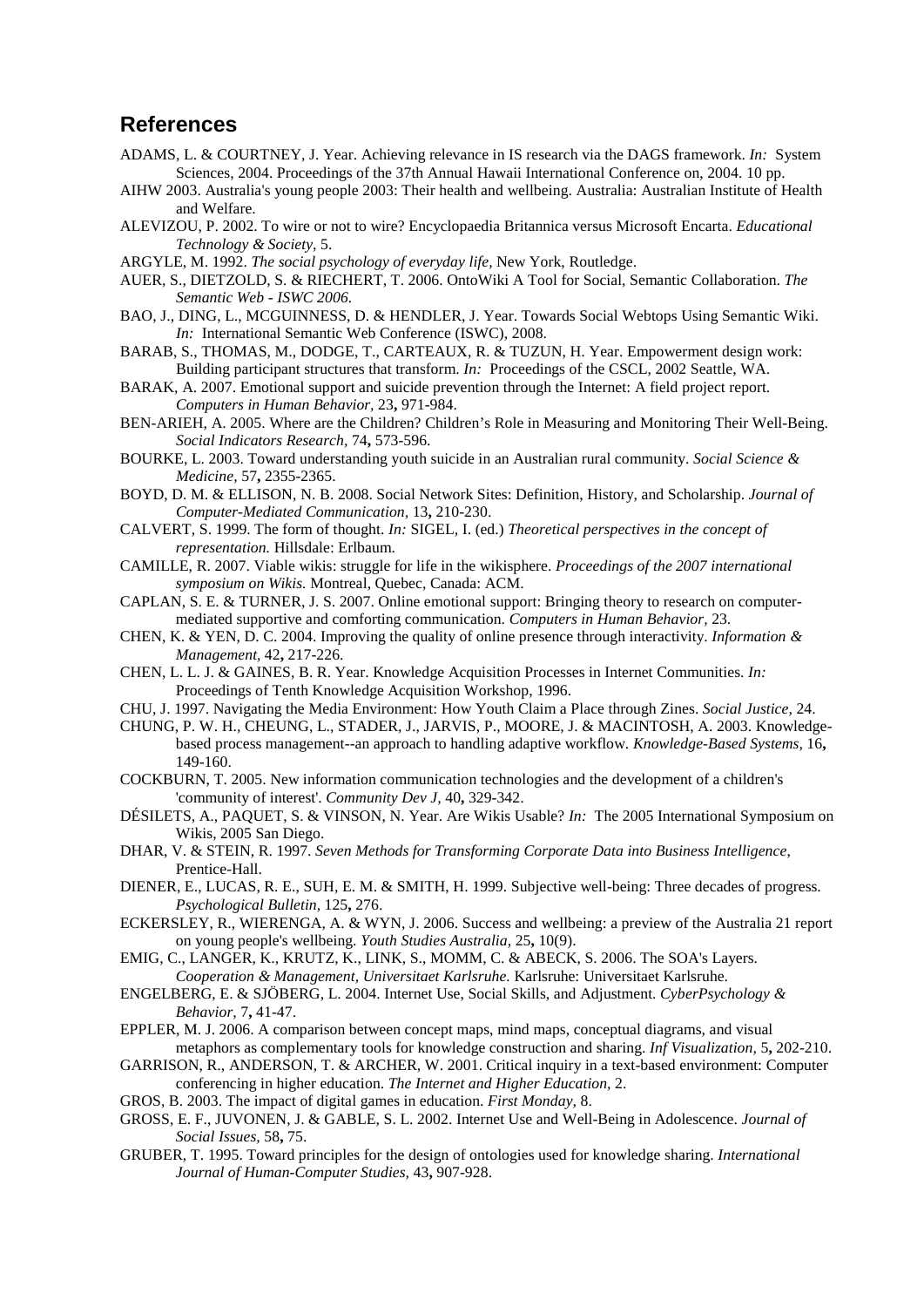- <span id="page-16-24"></span>HA, L. & JAMES, L. 1998. Interactivity reexamined: a baseline analysis of early business web sites. *Journal of Broadcasting and Electronic Media,* 42**,** 457–474.
- <span id="page-16-17"></span>HALL, R. & NEWBURY, D. 1999. What Makes You Switch On?: Young people, the Internet and cultural participation. *In:* SEFTON-GREEN, J. (ed.) *Young People, Creativity and New Technologies.* London: Routledge.
- <span id="page-16-28"></span>HALLER, H., KRÖTZSCH, M., VÖLKEL, M. & VRANDECIC, D. Year. Semantic Wikipedia. *In:* Proceedings of the 2006 international symposium on Wikis, 2006. 137-138.
- <span id="page-16-12"></span>HAMBURGER, Y. A. & BEN-ARTZI, E. 2000. The relationship between extraversion and neuroticism and the different uses of the Internet. *Computers in Human Behavior,* 16**,** 441-449.
- <span id="page-16-1"></span>HARTUP, W. W., NEIL, J. S. & PAUL, B. B. 2001. Friendship: Development in Childhood and Adolescence. *International Encyclopedia of the Social & Behavioral Sciences.* Oxford: Pergamon.
- <span id="page-16-4"></span>HAYTHORNTHWAITE, C. 2001. Introduction: The Internet in Everyday Life. *American Behavioral Scientist,* 45**,** 363-382.
- <span id="page-16-23"></span>HEETER, C. 1989. Implications of new interactive technologies for conceptualizing communication. *In:* SALVAGGIO, J. & BRYANT, J. (eds.) *Media use in the information age: emerging patterns of adoption and consumer use.* Hillsdale, NJ: Lawrence Erlbaum.
- <span id="page-16-27"></span>HEIDASCH, R. 2007. Get ready for the next generation of SAP business applications based on the Enterprise Service-Oriented Architecture (Enterprise SOA). *SAP Professional Journal*.
- <span id="page-16-0"></span>HENDERSON, M. & ARGYLE, M. 1985. Social Support by Four Categories of Work Colleagues: Relationships Between Activities, Stress and Satisfaction. *Journal of Occupational Behaviour,* 6**,** 229-239.
- <span id="page-16-22"></span>HEVNER, A. R., MARCH, S. T. & PARK, J. 2004. Design Science in Information Systems Research. *MIS Quarterly,* 28**,** 75-105.
- <span id="page-16-19"></span>HORRIGAN, J. 2006. Home broadband adoption *In:* PROJECT, P. I. A. A. L. (ed.).
- <span id="page-16-6"></span>HOWARD, P. E. N., RAINIE, L. & JONES, S. 2001. Days and nights on the Internet. *American Behavioral Scientist,* 45**,** 383.
- <span id="page-16-18"></span>HUFFAKER, D. 2004. *Spinning yarns around the digital fire: Storytelling and dialogue among youth on the Internet*.
- <span id="page-16-25"></span>HUGHES-HASSELL, S. & MILLER, E. T. 2003. Public library Web sites for young adults: Meeting the needs of today's teens online. *Library & Information Science Research,* 25**,** 143-156.
- <span id="page-16-29"></span>IETF 2005. RFC 3968 - Uniform Resource Identifier (URI): Generic Syntax. IETF.
- <span id="page-16-26"></span>KALAKOTA, R. & ROBINSON, M. 2003. *Services Blueprint: Roadmap for Execution (Addison-Wesley Information Technology Series)*, Addison-Wesley Professional.
- <span id="page-16-13"></span>KALPIDOU, M., COSTIN, D. & MORRIS, J. 2011. The relationship between Facebook and the well-being of undergraduate college students. *CyberPsychology, Behavior and Social Networking,* 14**,** 183-189.
- <span id="page-16-2"></span>KATZ, J. & ASPDEN, P. 1997. Motivations for and barriers to Internet usage: Results of a national public opinion survey. *Internet Research,* 7**,** 170-188.
- <span id="page-16-3"></span>KATZ, J. E., RICE, R. E. & ASPDEN, P. 2001. The Internet, 1995-2000. *American Behavioral Scientist,* 45**,** 405- 419.
- <span id="page-16-5"></span>KAVANAUGH, A. L. & PATTERSON, S. J. 2001. The impact of community computer networks on social capital and community involvement. *American Behavioral Scientist,* 45**,** 496.
- <span id="page-16-7"></span>KAZMER, M. M. & HAYTHORNTHWAITE, C. 2001. Juggling multiple social worlds. *American Behavioral Scientist,* 45**,** 510-529.
- <span id="page-16-16"></span>KIMBERLEE, R. H. 2002. Why Don't British Young People Vote at General Elections? *Journal of Youth Studies,* 5**,** 85-98.
- <span id="page-16-20"></span>KOMITO, L. 1998. The Net as a Foraging Society: Flexible Communities. *The Information Society,* 14**,** 97-106.
- <span id="page-16-14"></span>KOZINETS, R. V. 1999. E-tribalized marketing?: the strategic implications of virtual communities of consumption. *European Management Journal,* 17**,** 252-264.
- <span id="page-16-21"></span>KOZINETS, R. V. 2002. The Field behind the Screen: Using Netnography for Marketing Research in Online Communities. *Journal of Marketing Research,* 39**,** 61-72.
- <span id="page-16-11"></span>KRAUT, R., PATTERSON, M., VICKI, L., SARAH, K., TRIDAS, M. & WILLIAM, S. 1998. Internet paradox. A social technology that reduces social involvement and psychological well-being? *The American Psychologist,* 53.
- <span id="page-16-10"></span>LAROSE, R., MASTRO, D. & EASTIN, M. S. 2001. Understanding Internet Usage: A Social-Cognitive Approach to Uses and Gratifications. *Social Science Computer Review,* 19**,** 395-413.
- <span id="page-16-8"></span>LENHART, A. & MADDEN, M. 2005. Teen content creators and consumers. Washington, DC: Pew Internet and American Life Project.
- <span id="page-16-9"></span>LEUNG, L. 2007. Stressful life events, motives for Internet use, and social support Among Digital Kids. *CyberPsychology & Behavior,,* 10.
- <span id="page-16-15"></span>LIVINGSTONE, S. 2001. Online Freedom and Safety for Children: research report no. 3. London: Institute of Public Policy Research/Citizens Online Research Publication.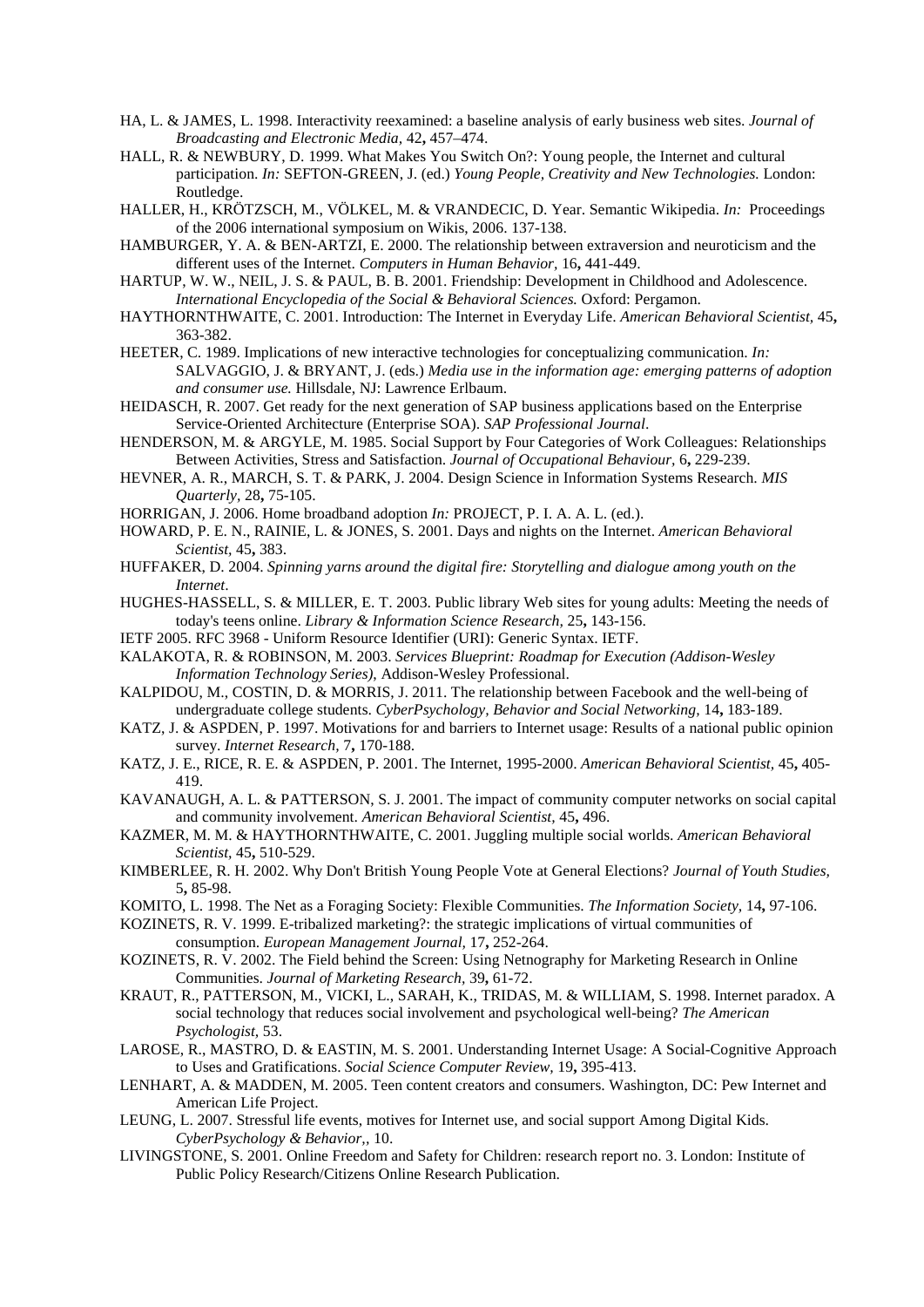- <span id="page-17-14"></span>LIVINGSTONE, S. & BOBER, M. 2004. Active participation or just more information? Young people's take up of opportunities to act and interact on the Internet. London: London School of Economics and Political Science.
- <span id="page-17-23"></span>LIVINGSTONE, S., BOBER, M. & HELSPER, E. J. 2005. Active participation or just more information? *Information, Communication & Society,* 8**,** 287-314.
- MADDEN, M. 2003. The changing picture of who's online and what they do. *Pew Internet & American Life Project America's Online Pursuits: .*
- <span id="page-17-22"></span>MARKOW, D. 2003. Editorial: Our Take on It. *Trends and Tudes.*
- <span id="page-17-8"></span>MCMAHON, M. & POSPISIL, R. Year. Laptops for a digital lifestyle: millennial students and wireless mobile technologies. *In:* ascilite conference, 2005 brisbane.
- <span id="page-17-26"></span>MITCHELL, K. J., FINKELHOR, D. & WOLAK, J. 2005. Protecting youth online: Family use of filtering and blocking software. *Child Abuse & Neglect,* 29**,** 753-765.
- <span id="page-17-25"></span>MONTGOMERY, K., GOTTLIEB-ROBLES, B. & LARSON, G. O. 2004. Youth as e-citizens: Engaging the Digital Generation. Washington, DC: American University.
- <span id="page-17-18"></span>MUNIZ, A. M. & O'GUINN, T. C. 2001. Brand Community. *Journal of Consumer Research,* 27**,** 412-432.
- <span id="page-17-27"></span>NAKAYAMA, K., HARA, T. & NISHIO, S. Year. Wikipedia Mining - Wikipedia as a Corpus for Knowledge Extraction. *In:* Proceedings of Annual Wikipedia Conference (Wikimania), 2008.
- <span id="page-17-4"></span>NIE, N. H., HILLYGUS, D. S. & ERBRING, L. 2002. Internet use, interpersonal relations, and sociability: A time diary study. *The Internet in everyday life***,** 213-243.
- <span id="page-17-20"></span>NOVAK, J. D. & CANAS, A. J. 2006. The origins of the concept mapping tool and the continuing evolution of the tool[star]. *Information Visualization,* 5**,** 175-184.
- <span id="page-17-21"></span>NUNAMAKER, J. F., CHEN, M. & PURDIN, T. D. M. 1990. Systems Development in Information Systems Research. *Journal of Management Information Systems,* 7**,** 89-106.
- <span id="page-17-10"></span>OBLINGER, D. 2003. Boomers, Gen-Xers & Millennials. Understanding the new students. . *EDUCAUSE Review,* 38**,** 37-47.
- <span id="page-17-19"></span>PANITZ, T. 1996. A definition of collaborative vs cooperative learning [Online]. Available: <http://www.lgu.ac.uk/deliberations/collab.learning/panitz2.html> [Accessed 24th February 2009].
- <span id="page-17-16"></span>PORTER, C. 2004. A typology of virtual communities: A multi-disciplinary foundation for future research. *Journal of Computer Mediated Communication,* 10.
- <span id="page-17-7"></span>PRENSKY, M. 2001a. Digital natives, digital immigrants. *On the Horizon,* 9**,** 1-2.
- <span id="page-17-9"></span>PRENSKY, M. 2001b. Digital Natives, Digital Immigrants, Part II. Do they really think differently? *On the Horizon,* 9.
- <span id="page-17-15"></span>PROUT, A. 2000. Children's participation: control and self-realisation in British late modernity. *Children & Society,* 14**,** 304-315.
- <span id="page-17-2"></span>REIS, H. T., SHELDON, K. M., GABLE, S. L., ROSCOE, J. & RYAN, R. M. 2000. Daily Well-Being: The Role of Autonomy, Competence, and Relatedness. *Pers Soc Psychol Bull,* 26**,** 419-435.
- <span id="page-17-3"></span>RESNICK, M. D., HARRIS, L. J. & BLUM, R. W. 1993. The impact of caring and connectedness on adolescent health and well-being. *Journal of Paediatrics and Child Health,* 29**,** S3-S9.
- <span id="page-17-17"></span>RHEINGOLD, H. 1993. *The Virtual Community: Homesteading on the Electronic Frontier*, New York, Addison-Wesley.
- <span id="page-17-6"></span>RICKARD, W. & OBLINGER, D. 2003. *Higher education leaders symposium: The next-generation student*  [Online]. Redmond, Washington. Available:<http://www.educause.edu/ir/library/pdf/NLI0425a.pdf> [Accessed 12th January 2009].
- <span id="page-17-0"></span>RYFF, C. D. 1989. Happiness Is Everything, or Is It? Explorations on the Meaning of Psychological Well-Being. *Journal of Personality & Social Psychology,* 57**,** 1069-1081.
- <span id="page-17-28"></span>SCHAFFERT, S. Year. IkeWiki: A Semantic Wiki for Collaborative Knowledge Management. *In:* WETICE '06: Proceedings of the 15th IEEE International Workshops on Enabling Technologies: Infrastructure for Collaborative Enterprises, 2006. IEEE Computer Society, 388-396.
- <span id="page-17-5"></span>SEARS, A., JACKO, J. A. & BORELLA, M. S. Year. Internet delay effects: how users perceive quality, organization, and ease of use of information. *In*, 1997. ACM, 353-354.
- <span id="page-17-11"></span>SHARP, J. 2000. Digital Diversions: youth culture in the age of multimedia *Gender and Education,* 12**,** 138-139.
- <span id="page-17-13"></span>SHAW, L. & GANT, L. 2002. In defense of the Internet: the relationship between Internet communication and depression, loneliness, self-esteem, and perceived social support. *CyberPsychology & Behavior,* 5.
- <span id="page-17-12"></span>SPROULL, L. & FARAJ, S. 1997. Atheism, sex, and databases: The net as a social technology. *In:* KAHIN, B. & KELLER, J. (eds.) *Public access to the Internet.* Cambridge, MA MIT Press.
- <span id="page-17-24"></span>STEUER, J. 1992. Defining Virtual Reality: Dimensions Determining Telepresence. *The Journal of Communication,* 42**,** 73-93.
- <span id="page-17-1"></span>SUBRAHMANYAM, K. & LIN, G. 2007. Adolescents on the net: Internet use and well-being. *Adolescence,* 42**,** 659-677.